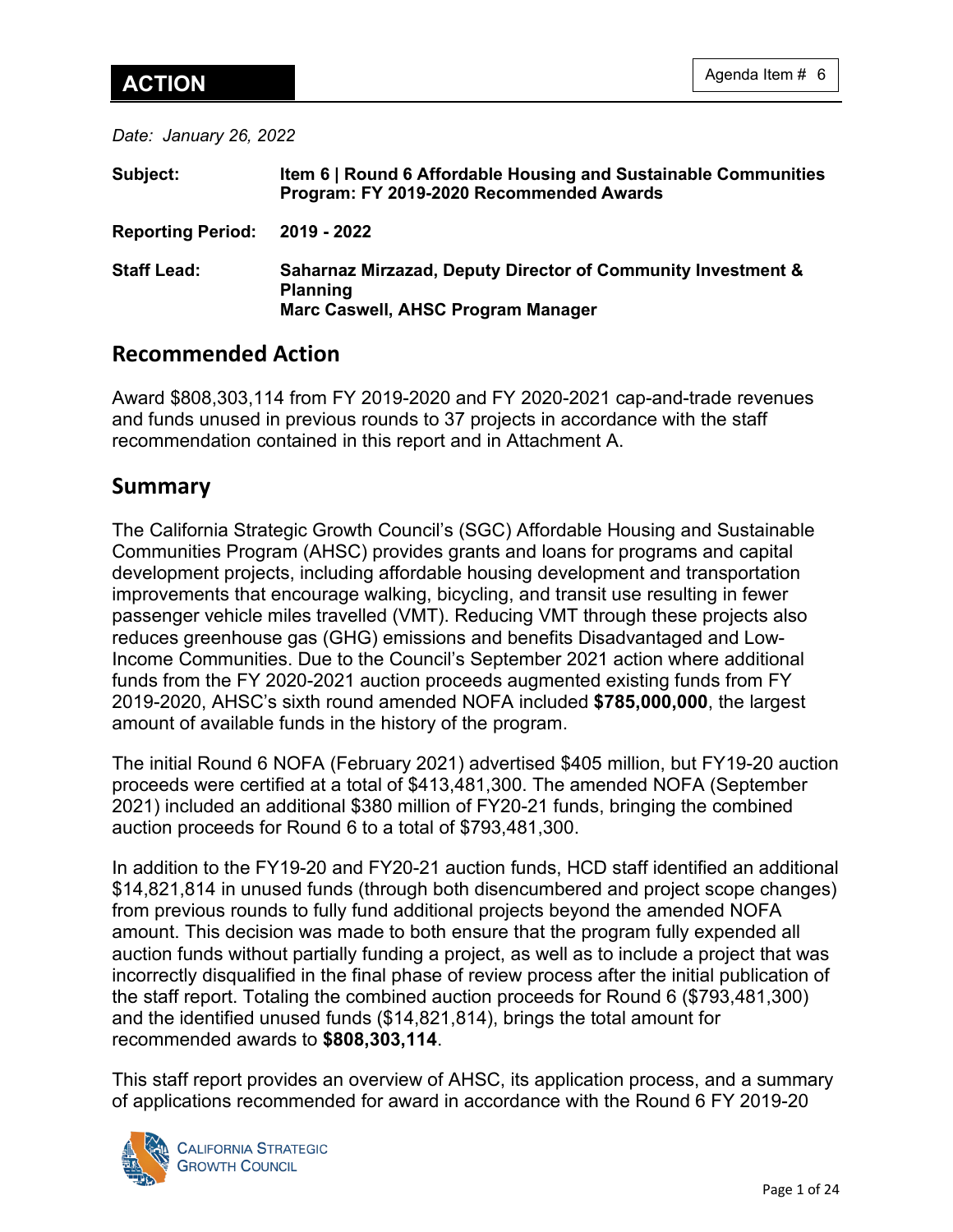AHSC Program Guidelines (Guidelines), which were approved by the SGC on February 24, 2021

Staff recommends that the Council award \$808,303,114 for the Round 6 Affordable Housing and Sustainable Communities program to the 37 projects identified in this report. Together, these diverse projects provide blueprints for sustainable, affordable developments in California's many types of communities, including at least one project in each of the eight geographic areas identified in the Guidelines. To target California's diverse communities, AHSC funds three Project Area Types: Transit-Oriented Developments (TOD), Integrated Connectivity Projects (ICP), and Rural Innovation Project Areas (RIPA).<sup>[1](#page-1-0)</sup> Of the 37 projects, 13 awards are to TOD, 19 awards to ICP, and 5 awards to RIPA. One of these awards is to a project from a Federally Recognized Native American Tribal entity. Staff recommend these awards based upon the competitive process described in the Guidelines and meeting the program's statutory objectives.

Following Council approval of awards, California Department of Housing and Community Development (HCD) staff will develop contractual agreements to disburse funds to awardees, leading to the development of 4,463 units near transit, over 90 percent of which will be available at deeply affordable rents. The transportation projects will include a diverse array of projects – Class IV protected bikeways, Class I shared use paths, sidewalks, restoration of transit service to pre-pandemic levels, low-income community transit service expansion, and commuter rail expansion. The \$12.2 million for community programs will provide transit passes to residents of the affordable housing developments and surrounding communities, environmental justice and activism programming, bicycle education workshops, ZEV car sharing, and multiple workforce training programs.

# **Background**

The AHSC Program provides competitive grants and loans to projects that will achieve GHG emission reductions through the development of affordable housing and related infrastructure, active transportation infrastructure, capital transit improvements, and related programming, the majority of which directly benefit Disadvantaged and Low-Income Communities. AHSC encourages partnerships between local municipalities, transit agencies, and housing developers in order to achieve the integration of affordable housing and transportation projects.

Upon approval of this round of awards, AHSC will have invested approximately \$2.4 billion in communities across California. AHSC awarded over \$1.6 billion to support 127 projects in the first five rounds of the program, and we recommend another 37 projects for Round 6. These 164 awards will support over 16,400 housing units, more than 92 percent of which are affordable; more than 230 miles of new or

<span id="page-1-0"></span> $1$  Definition of Project Area Types may be found under the Investment Targets section of this report.

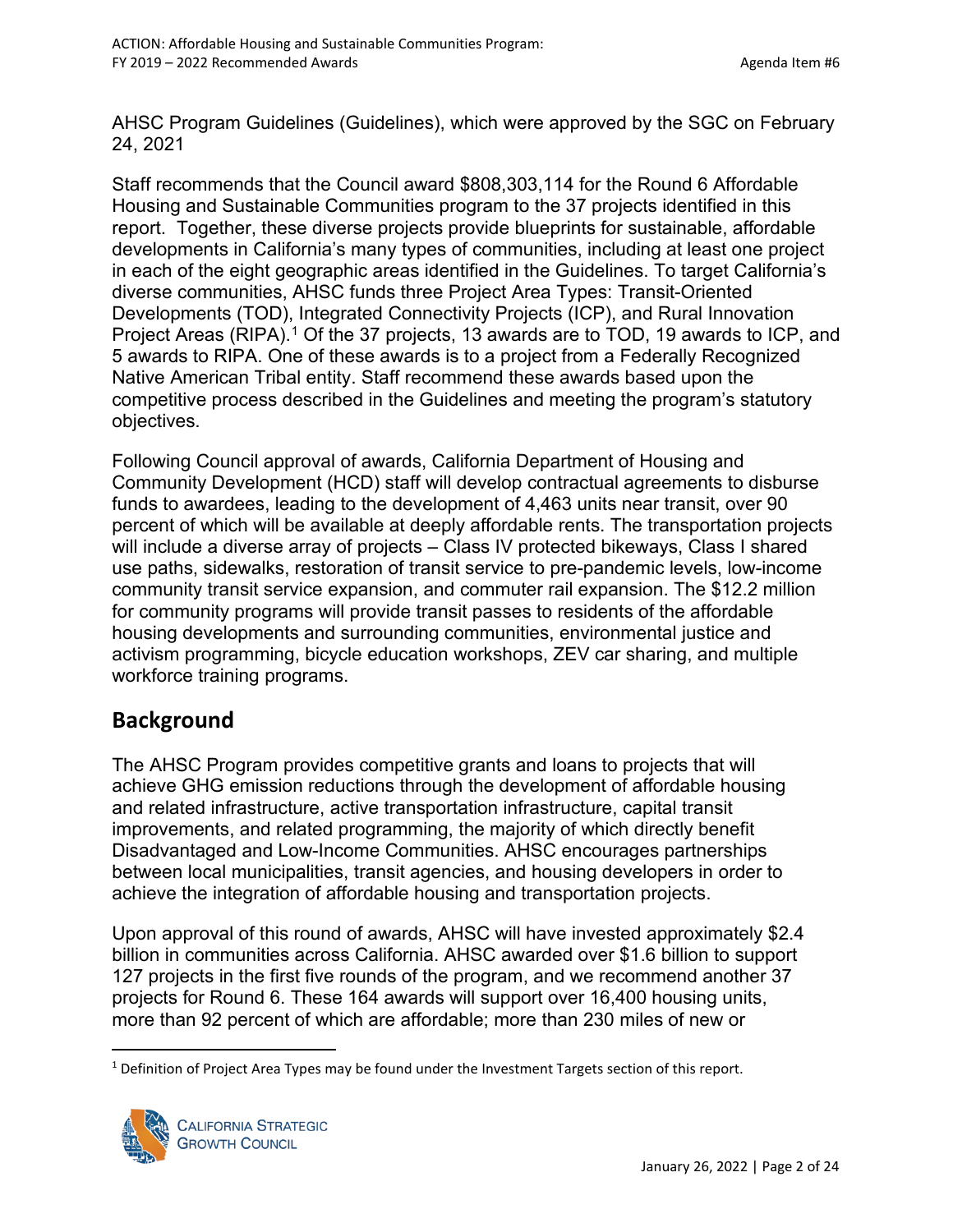improved bike lanes; and more than 1,500 new or improved crosswalks. Beyond increasing housing and transportation options, projects improve climate resilience through water and energy conservation, more resilient infrastructure, low-impact development, and community programming. Most projects also incorporate local workforce development strategies, often by partnering with job training programs or Workforce Investment Boards. Across all six rounds, the projects are estimated to reduce over 4.3 million metric tons of CO2 equivalent and more than 220,000 pounds of criteria air pollutants.

### *Investment Targets*

A set of statutory and council-identified targets guide AHSC investments, directing them toward specific communities, infrastructure, and project area types.

Project Area Types: The Round 6 AHSC Program Guidelines adopted by the Council on February 24, 2021, includes three project area types:

- Transit-Oriented Development (TOD) projects 35 percent of funds available as designated in the NOFA target: Projects located within ½-mile walking distance of high-frequency transit that operates on dedicated infrastructure, such as light rail or bus rapid transit lanes.
- Integrated Connectivity Projects (ICP) 35 percent of funds available as designated in the NOFA target: Projects located within ½-mile walking distance of transit with frequent service during peak hours.
- Rural Innovations Project Area (RIPA) projects 10 percent of funds available as designated in the NOFA target: Projects located in rural areas within 1/<sub>2</sub>-mile walking distance of transit with frequent service during peak hours or served by on-demand or flexible transit service.

Combined, the first 80 percent of funds available as designated in the NOFA are allocated competitively to top scoring projects within each project area type. The remaining 20 percent of funds are unprogrammed with the intent of fulfilling AHSC's statutory and programmatic objectives and targets should the first 80 percent not achieve these goals.

Per statute, a minimum of half (50 percent) of the total AHSC Program expenditures must be dedicated to affordable housing.<sup>[2](#page-2-0)</sup> Additionally, a minimum of half (50 percent) of total AHSC Program expenditures must also be invested to benefit Disadvantaged Communities<sup>[3](#page-2-1)</sup>, as identified by the CalEnviroScreen tool. These setasides are not mutually exclusive.

<span id="page-2-1"></span><sup>&</sup>lt;sup>3</sup> Pub Resources Code § 75214.



<span id="page-2-0"></span> $2$  Health & Safety Code § 39719 (b)(1)(C).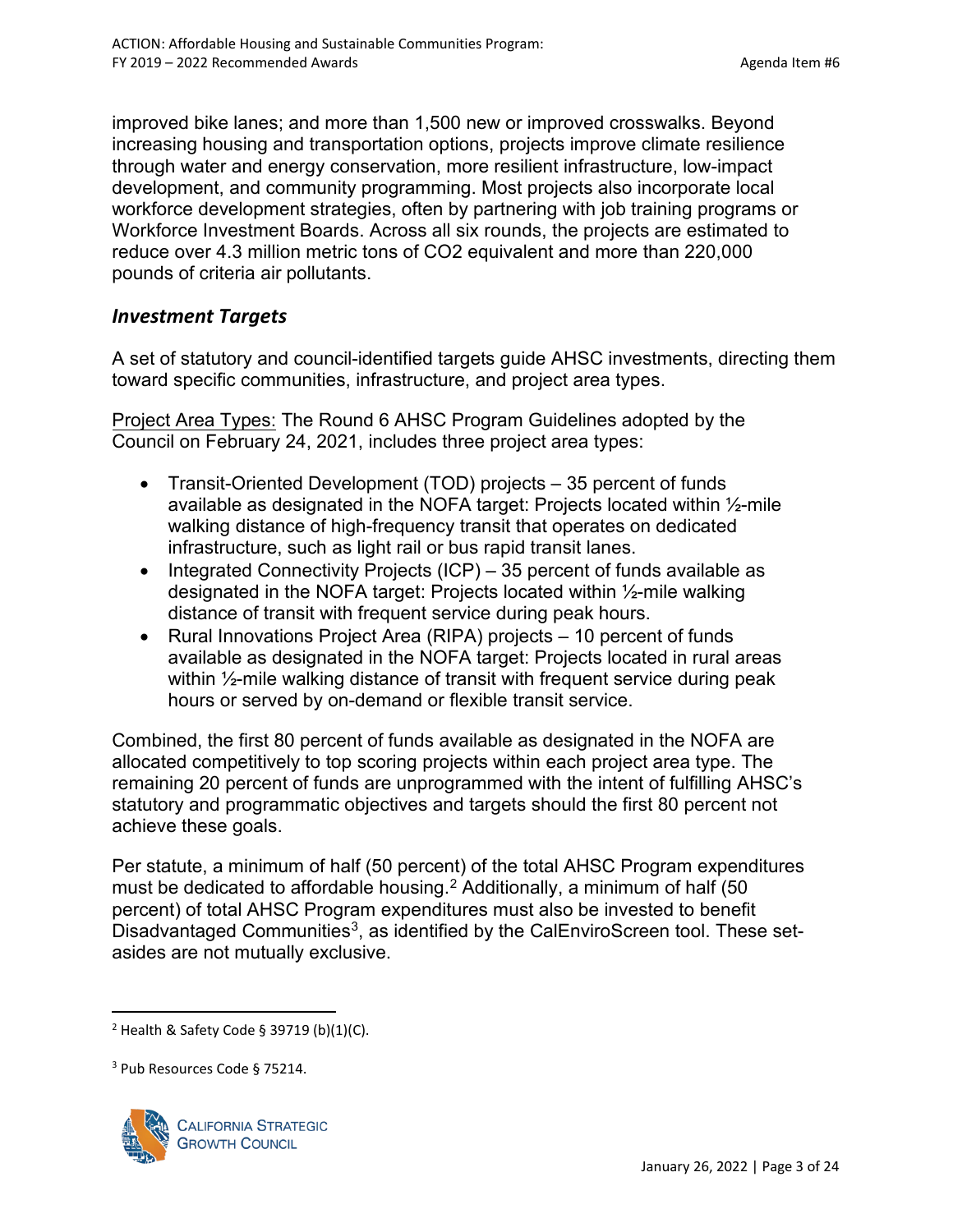While statute requires that at least 50 percent of AHSC funds benefit Disadvantaged Communities, SGC staff also collaborates with California Air Resources Board (CARB) staff to set AHSC targets for investments within priority population communities that build on the minimum requirements for AHSC. These program-specific targets support statutory requirements set by Assembly Bill (AB) 1550 (Gomez, Chapter 369, Statutes of 2016) for the entire suite of California Climate Investments programs. The AHSC investment targets for Fiscal Year 2021-22 prioritize at least 75 percent of AHSC funds to be located within and benefiting priority population communities, including 60 percent within Disadvantaged Communities, 10 percent within Low-Income Communities or Households but do not qualify as a DAC, and 5 percent within Low-Income Communities or Households located within ½ mile of a Disadvantaged Community.

In addition to these statutory targets, the Guidelines establish additional programmatic objectives as approved by the SGC Council. These include Project Area Type Targets; awarding at least one project from a Federally Recognized Native American Tribal entity; as well as awarding at least one project from each of the eight geographic areas across the state, all while still maximizing GHG reductions. The list of recommended projects in this staff report satisfy all these requirements.

## *Round 6 Application Process*

As the implementing agency for the AHSC Program, HCD issued a Notice of Funding Availability (NOFA) of approximately \$405 million available for AHSC Round 6 on February 26, 2021. The application period remained open through June 8, 2021, with a total of 54 applications submitted. On September 8, 2021, the SGC Council approved an additional \$380 million in funding for Round 6, bringing total funding available for Round 6 to approximately \$785 million. Ultimately, FY19-20 GGRF auction proceeds were finalized at an amount higher than initially expected, which provided Round 6 with a total amount of \$793,481,300 in potential awards. Since there has been challenges with partially funding projects in previous AHSC rounds, the team has determined that a partial award was not recommended. HCD AHSC team identified an additional approximate \$6 million in unused funds from previous cycles that were available to allow us to fund the 36 projects recommended in our first release of this document. However, after posting the staff recommendations, HCD determined that they had incorrectly disqualified one project, and have identified an additional \$8.75 million in unused funding to award this project and remedy this error. This brings to total amount of recommendations for award to more than \$808 million for 37 projects.

All 54 applications were considered through a competitive process, beginning with threshold review for application eligibility with all projects advancing to scoring review. After threshold review, one project voluntarily withdrew their application from consideration, bringing the total projects for consideration down to 53 applications. After further financial review during Phase 3 of the NOFA, another project, 1880 Walnut in Pasadena, was determined to be ineligible for award. **After initial publication of the Staff Recommendations, the HCD team determined that the 1880 Walnut project was incorrectly disqualified due to an error in the application quantifying the** 



**CALIFORNIA STRATEGIC GROWTH COUNCIL**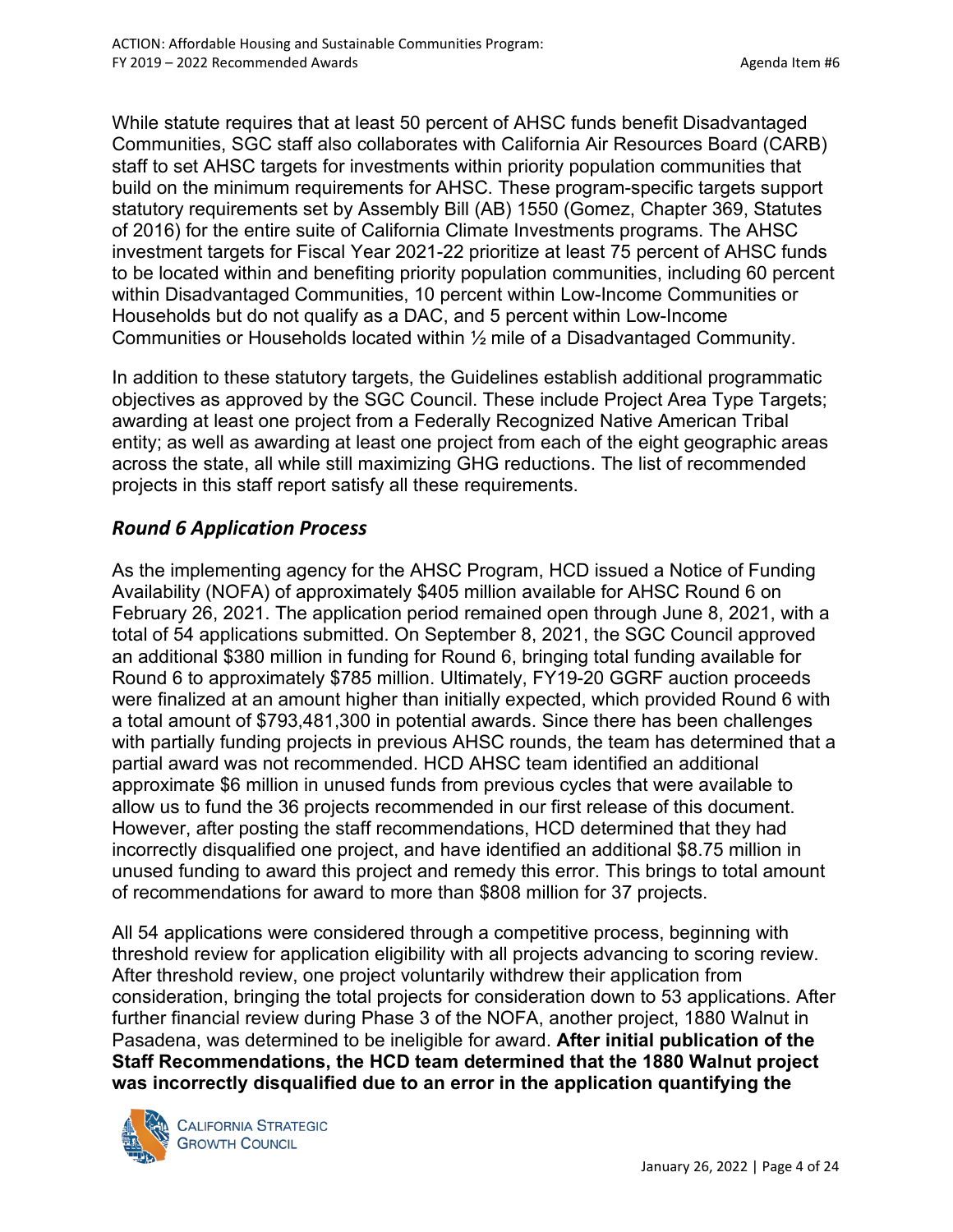**benefits and affordability ratios of homeownership projects. That project has been restored and is recommended for award in this updated version of the document as a high-scoring TOD project. Staff is requesting the Council to authorize using \$8,750,000 of unused funds from Round 1 and 2 to fund this additional project in excess of the NOFA due to this error. Authorizing use of these unused funds, will allow us to meet our commitment to fund all projects previously included in the staff memo originally posted on January 13th plus the newly added project for funding.** 

Details on each stage of the review process are available in Appendix C.

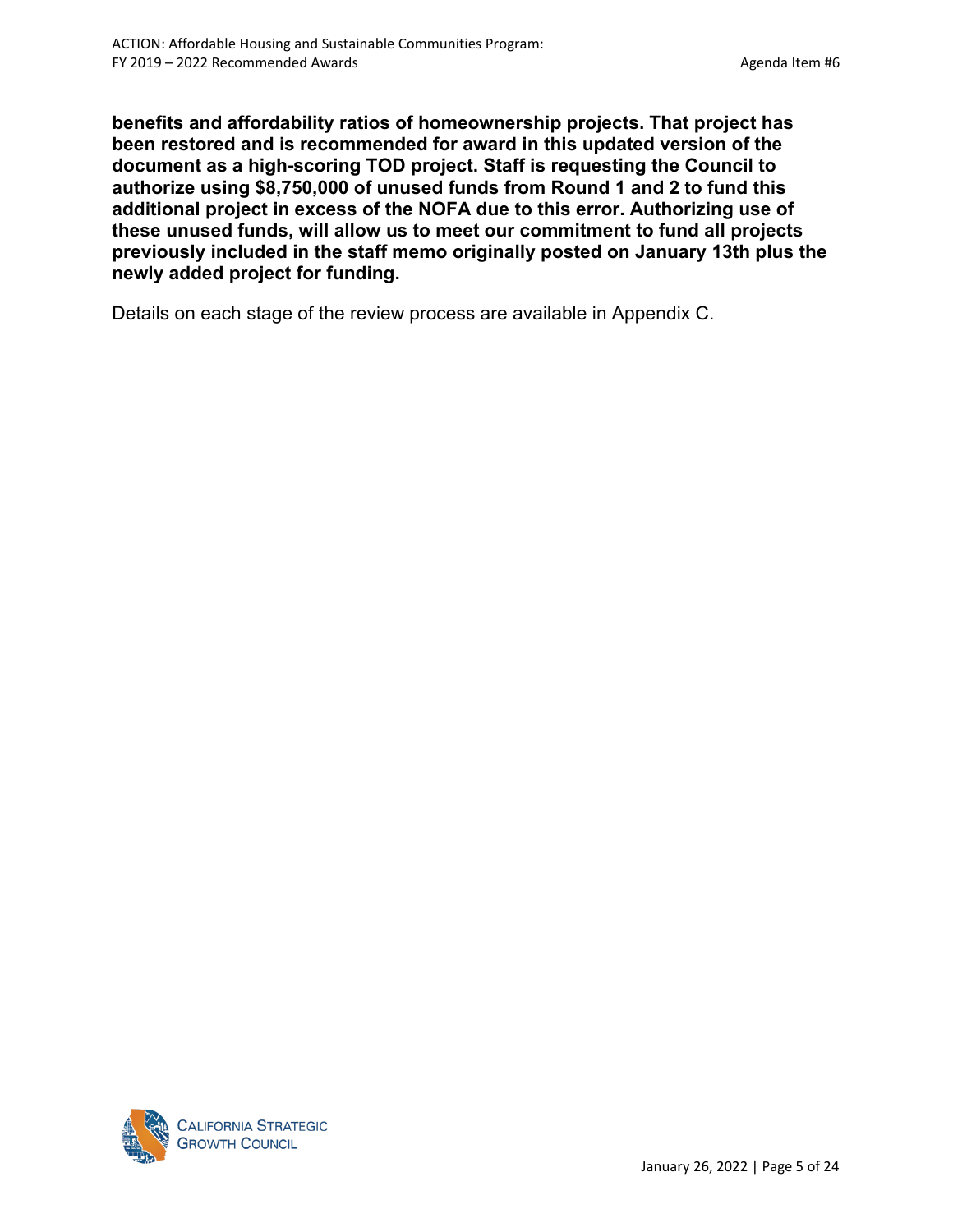# **Recommendations**

Of the funds available for FY 2019-2020 and 2020-2021 Round 6 AHSC Program NOFA, in addition to funds from previous AHSC rounds that were unused by recipients, AHSC staff recommends awarding \$808,303,114 in funding across the 37 projects detailed in Table 1, below. The projects recommended received top scores within each project area type and meet the project area type investment targets (Section 108(d)(3) of the Round 6 Guidelines) as well as the additional discretionary goals and targets. Scores are based on the GHG Quantification Methodology and related scoring, Quantitative Policy scoring, and Narrative Review scoring criteria in the Round 6 FY 2019-20 AHSC Program Guidelines.

| <b>Project Name</b>                                      | <b>Final</b><br><b>Score</b> | Project<br>Location<br>(City) | <b>AHSC Total</b><br><b>Request</b> | <b>Total</b><br><b>Units</b> | <b>DAC</b> |
|----------------------------------------------------------|------------------------------|-------------------------------|-------------------------------------|------------------------------|------------|
| <b>Umeya Apartments</b>                                  | 92                           | Los Angeles                   | \$30,000,000                        | 175                          | Y          |
| <b>Grandview Apartments</b><br><b>TOD</b>                | 88.5                         | Los Angeles                   | \$14,004,838                        | 100                          | Y          |
| <b>Locke Lofts</b>                                       | 88                           | Los Angeles                   | \$30,000,000                        | 150                          | Y          |
| The Kelsey Civic Center                                  | 87                           | San Francisco                 | \$29,269,952                        | 112                          | N          |
| <b>Dupont Apartments</b>                                 | 86.16                        | San Jose                      | \$12,816,593                        | 141                          | N          |
| On Broadway<br>Apartments                                | 83.66                        | Sacramento                    | \$29,000,000                        | 140                          | Y          |
| <b>Tamien Station</b>                                    | 81.66                        | San Jose                      | \$28,749,949                        | 135                          | Y          |
| <b>Balboa Reservoir</b>                                  | 81.5                         | San Francisco                 | \$29,585,486                        | 124                          | N          |
| <b>1880 Walnut Street</b><br>Housing <sup>o</sup>        | 78.66                        | <b>Pasadena</b>               | \$8,750,000                         | 58                           | N          |
| 501 601 E. Compton                                       | 78.5                         | Compton                       | \$20,897,952                        | 290                          | Y          |
| Longfellow Corner and<br><b>Transit Improvements</b>     | 78                           | Oakland                       | \$19,587,014                        | 77                           | Y          |
| <b>Lake Merritt BART</b><br>Senior Affordable<br>Housing | 78                           | Oakland                       | \$24,412,976                        | 97                           | Y          |
| Mayfair El Cerrito                                       | 77.16                        | El Cerrito                    | \$26,910,844                        | 69                           | N          |

**Table 1A:** AHSC Round 6 FY19-20 Staff Recommended Award: TOD Awards

° Indicates project restored after identifying project had been incorrectly disqualified after initial posting

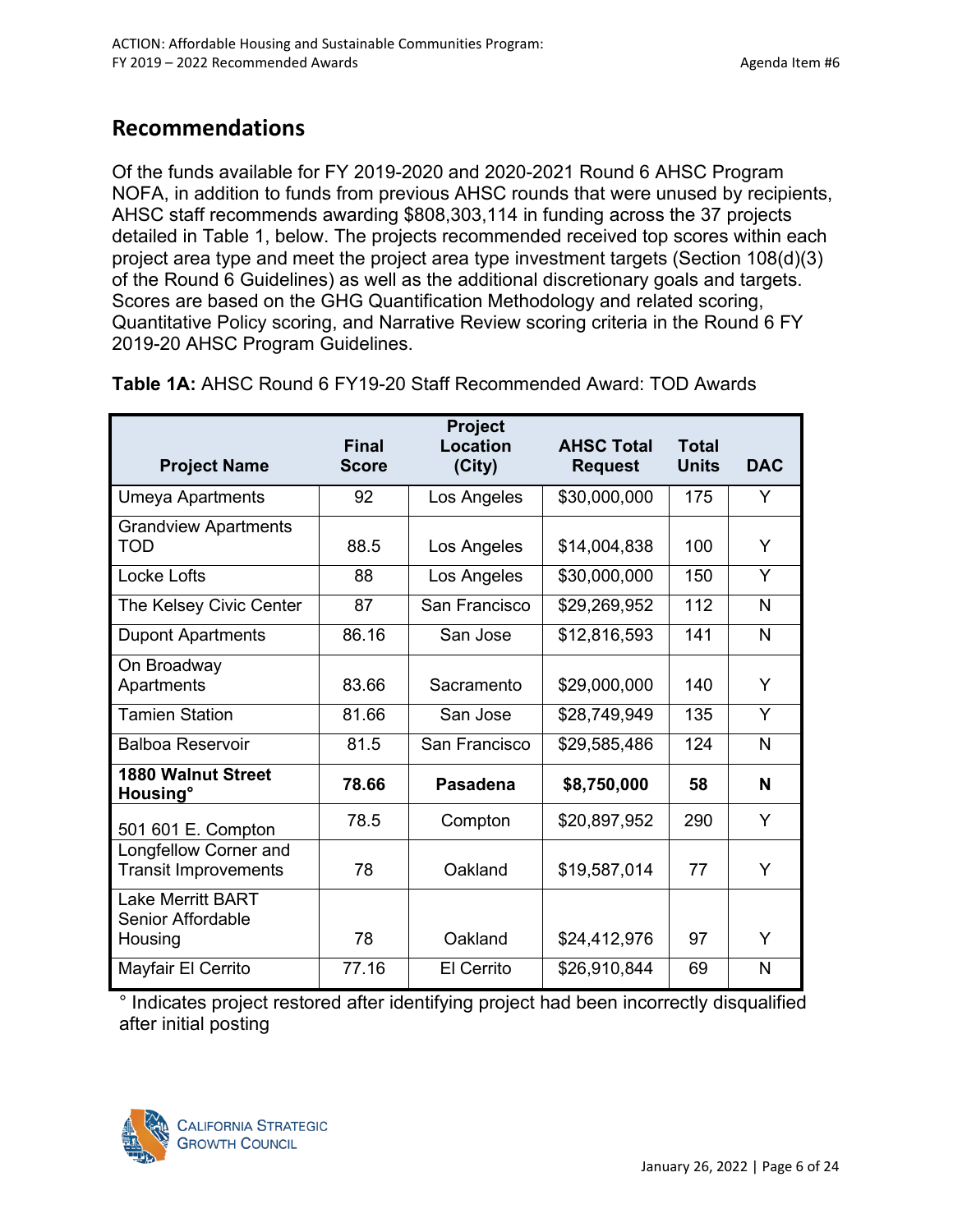## **Table 1B:** AHSC Round 6 FY19-20 Staff Recommended Award: ICP Awards

| <b>Project Name</b>                                                                           | Final<br><b>Score</b> | <b>Project</b><br><b>Location (City)</b> | <b>AHSC Total</b><br><b>Request</b> | <b>Total</b><br><b>Units</b> | <b>DAC</b>     |
|-----------------------------------------------------------------------------------------------|-----------------------|------------------------------------------|-------------------------------------|------------------------------|----------------|
| Middlefield Junction                                                                          | 95                    | <b>Redwood City</b>                      | \$25,497,500                        | 179                          | N              |
| <b>Richland Village</b>                                                                       | 92                    | <b>Yuba City</b>                         | \$30,000,000                        | 176                          | $\overline{Y}$ |
| The Hunter House                                                                              | 89.33                 | Stockton                                 | \$27,007,070                        | 120                          | Y              |
| 965 Weeks Street                                                                              | 89                    | East Palo Alto                           | \$19,787,125                        | 136                          | Y              |
| Renaissance at Baker                                                                          | 88.66                 | <b>Bakersfield</b>                       | \$14,677,150                        | 85                           | Y              |
| Lancaster                                                                                     | 88                    | Lancaster                                | \$24,601,714                        | 114                          | N.             |
| West Valley Connector and<br>Pomona East End Village                                          | 87.66                 | Pomona                                   | \$27,587,829                        | 125                          | Y              |
| West LA VA - Building 156<br>& 157 and Big Blue Bus<br><b>Westside Expansion</b>              | 87.33                 | Unincorporated<br>Los Angeles<br>County  | \$19,199,142                        | 112                          | $\mathsf{N}$   |
| <b>Menlo Ave Apartments</b>                                                                   | 85.33                 | Los Angeles                              | \$23,423,600                        | 123                          | $\overline{Y}$ |
| Sunnydale HOPE SF Block<br>3A                                                                 | 84.66                 | San Francisco                            | \$21,205,299                        | 80                           | $\mathsf{N}$   |
| Nellie Hannon Gateway<br>Affordable Housing and<br>Sustainable Transportation<br>Improvements | 84.66                 | Emeryville                               | \$20,015,822                        | 90                           | Y              |
| <b>Central Terrace Apartments</b>                                                             | 84                    | Oxnard                                   | \$23,796,689                        | 87                           | Y              |
| Lazulli Landing*                                                                              | 83.33                 | <b>Union City</b>                        | \$21,123,592                        | 81                           | N              |
| 87th & Western<br>Apartments*                                                                 | 82.66                 | Los Angeles                              | \$30,000,000                        | 160                          | Y              |
| Pacific Station North*                                                                        | 82.50                 | Santa Cruz                               | \$29,668,900                        | 95                           | N              |
| Vista Terrace*                                                                                | 82                    | Los Angeles                              | \$22,000,000                        | 102                          | Y              |
| Jordan Downs Area H2B*                                                                        | 82                    | Los Angeles                              | \$13,959,887                        | 119                          | $\overline{Y}$ |
| Azuriik*                                                                                      | 81.33                 | San Diego<br>(National City)             | \$16,500,000                        | 400                          | Y              |
| Jacaranda Gardens*                                                                            | 78.5                  | El Centro                                | \$15,807,473                        | 96                           | $\mathsf{N}$   |

\* Indicates projects selected for discretionary funding after fulfilling Project Area Type goals in accordance with Section 108 of the Guidelines

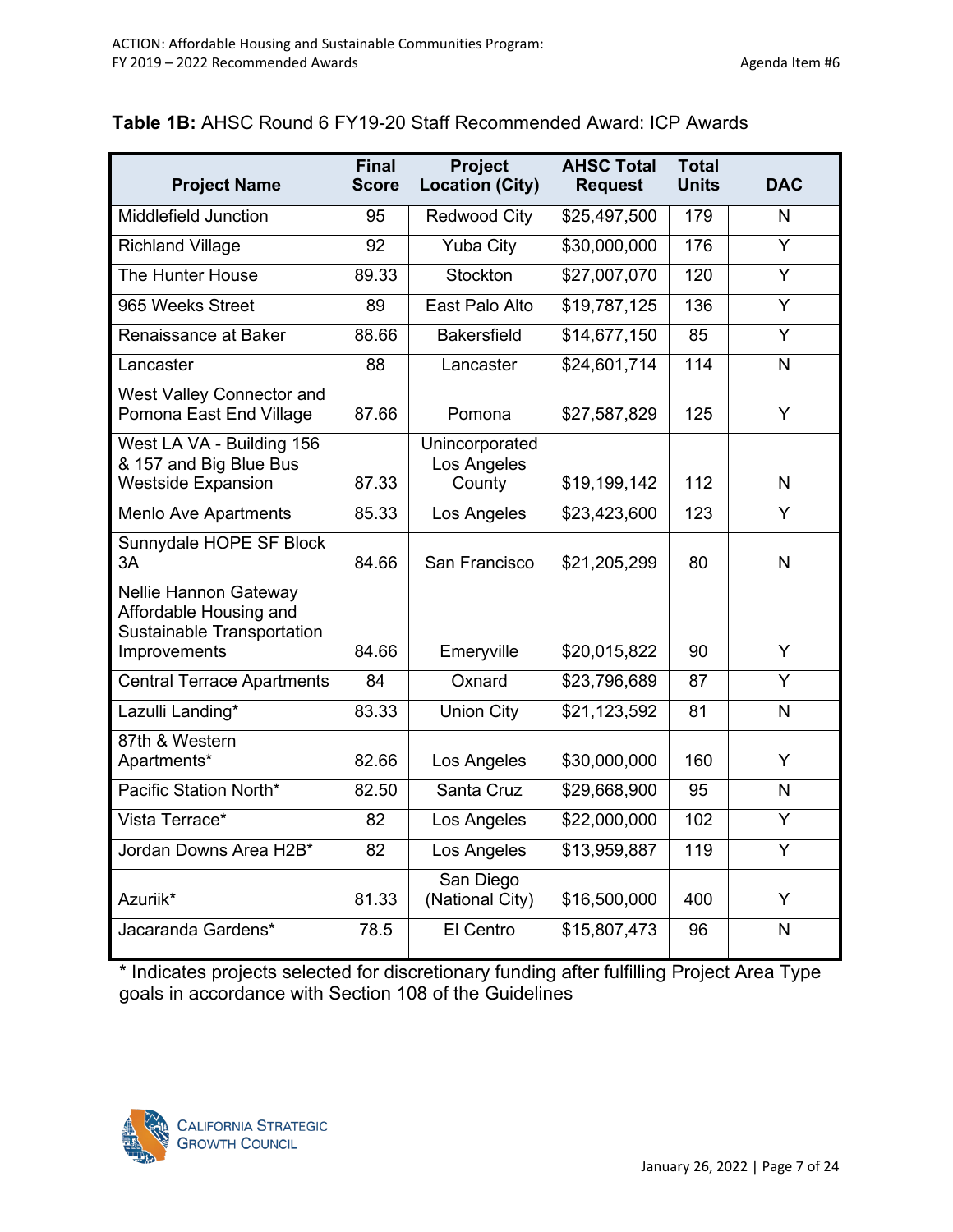| <b>Project Name</b>                                                     | <b>Final</b><br><b>Score</b> | <b>Project</b><br><b>Location</b><br>(City) | <b>AHSC Total</b><br><b>Request</b> | <b>Total</b><br><b>Units</b> | <b>DAC</b> |
|-------------------------------------------------------------------------|------------------------------|---------------------------------------------|-------------------------------------|------------------------------|------------|
| <b>Escalante Meadows</b>                                                | 86.33                        | Guadalupe                                   | \$19,375,180                        | 80                           | N          |
| <b>Shasta Lake Downtown</b><br>Revitalization <sup>^</sup>              | 86                           | Shasta Lake                                 | \$16,540,259                        | 49                           | N          |
| <b>Sugar Pine Village</b>                                               | 86                           | South Lake<br>Tahoe                         | \$17,359,470                        | 60                           | N          |
| Newmark Village<br>Apartments                                           | 84.66                        | Sanger                                      | \$10,660,240                        | 72                           | Y          |
| Los Arroyos Housing and<br>Transportation<br><b>Improvement Project</b> | 84                           | Farmersville                                | \$14,523,570                        | 54                           | Y          |

### **Table 1C:** AHSC Round 6 FY19-20 Staff Recommended Award: RIPA Awards

^ Indicates a Federally Recognized Native American Tribal Project

When determining award recommendations, staff selected the top-scoring projects within each project area type until targets for each Project Area Type were met. Per Section 108 of the guidelines, Project Area Type Targets are calculated as a proportion of funds available as designated in the NOFA (\$785 million), and not of the total round's expenditure. Whenever possible, SGC prefers to avoid making partial AHSC awards, so some categories slightly exceeded their goal. Before discretionary awards (see below), the initial breakdown of recommended awards compared to Round 6 available funding was: 38 percent to 12 TOD projects, 35 percent to 12 ICP projects, and 10 percent to 5 RIPA projects. Of these initial 29 projects, 62 percent of funds were recommended for award within Disadvantaged Communities, including one project that qualifies as a Tribal Project. *(Note: these calculations do not include the restored 1880 Walnut project, which will be fully funded out of the unused funds from previous rounds of funding.)*

Once project area type targets were met, approximately \$134.5 million (17 percent of available funds) remained for discretionary awards. AHSC staff recommends using discretionary funding to award two projects (Azuriik in San Diego Region and Jacaranda Gardens in Inland Southern California Region) to achieve the council-identified target of one project in each of the eight geographic areas. After awarding those two projects, discretionary funds are to be used to fund the highest scoring applications, as prescribed in Section 108(d). This would include the next five highest-scoring projects that were not funded in the initial project area type allocations. (See Table 1, above and Appendix A for details.) *(Note: these calculations do not include the restored 1880 Walnut project, which will be fully funded out of the unused funds from previous rounds of funding.)*

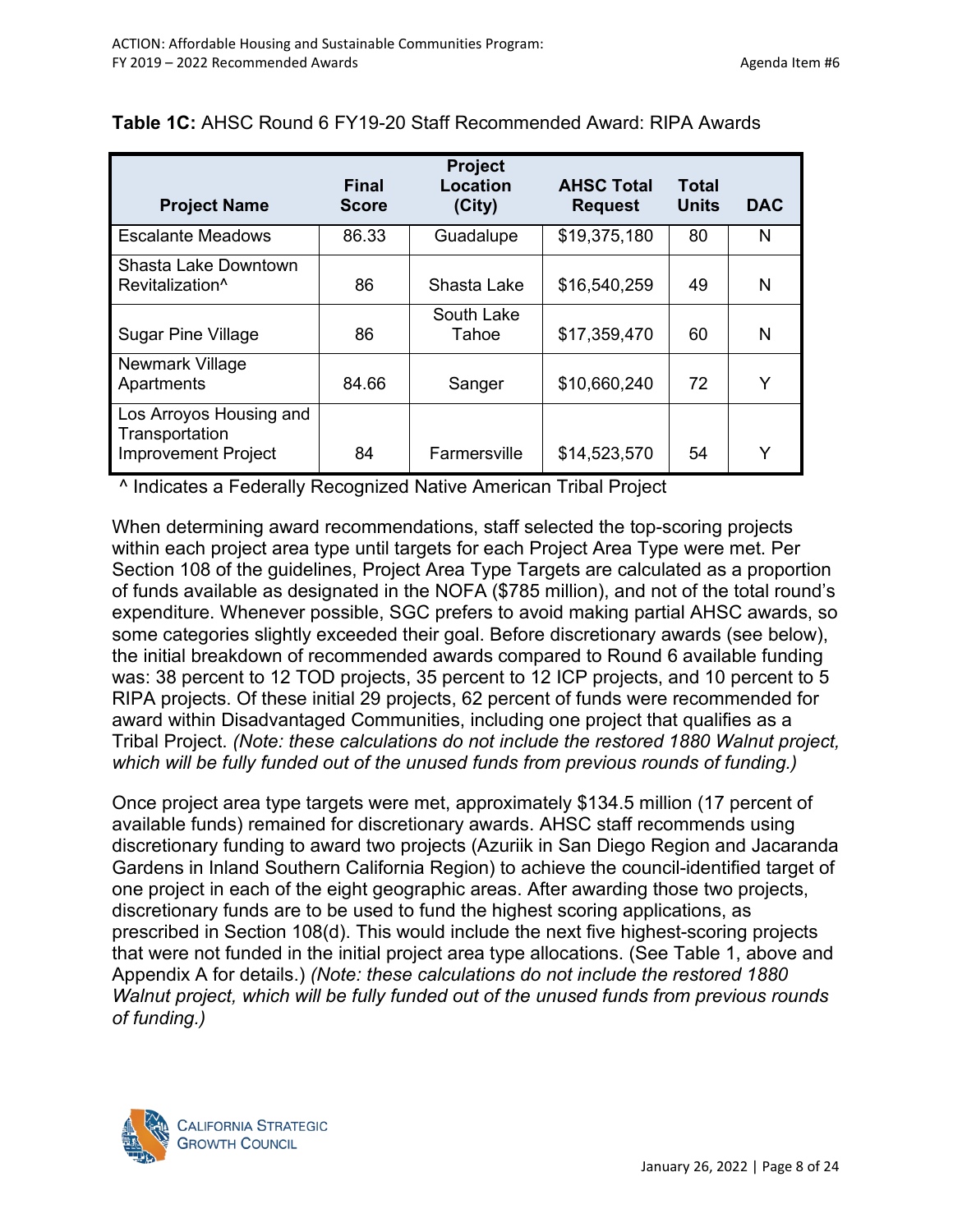These 37 projects recommended for award meet all statutory and programmatic setasides. More details about AHSC's proposed awards and programmatic objectives appear in the tables below and Appendix A.

**TABLE 2:** Summary of AHSC Funding Recommended by Statutory Set-Asides and the Council-Adopted Targets *(Per Section 108 of the guidelines, the statutory set-asides are calculated as a proportion of expenditures; the council-adopted targets are calculated based as a proportion of funds available as designated in the NOFA*).

|                                                         | <b>Number</b><br><b>of</b><br><b>Awards</b> | <b>Proposed</b><br><b>Awards</b> | <b>Percent of Total</b><br><b>Funding</b><br><b>Recommended</b> |
|---------------------------------------------------------|---------------------------------------------|----------------------------------|-----------------------------------------------------------------|
| <b>Total Funding Recommended (incl. unused funding)</b> | 37                                          | \$808,303,114                    |                                                                 |
| Affordable Housing*                                     | 37                                          | \$506,300,299                    | 63%                                                             |
| <b>Disadvantaged Community</b>                          | 22                                          | \$490,591,711                    | 61%                                                             |
|                                                         | <b>Number</b><br><b>of</b><br><b>Awards</b> | <b>Proposed</b><br><b>Awards</b> | <b>Percent of</b><br><b>Available</b><br><b>Funding (NOFA)</b>  |
| <b>Available Funding (NOFA)</b>                         | $\blacksquare$                              | \$785,000,000                    |                                                                 |
| <b>Transit-Oriented Development (TOD) Project Areas</b> | 13                                          | \$303,985,604                    | 39%                                                             |
| Affordable Housing*                                     | 13                                          | \$196,263,016                    |                                                                 |
| <b>Disadvantaged Community</b>                          | 8                                           | \$196,652,729                    |                                                                 |
| <b>Integrated Connectivity Project (ICP) Areas</b>      | 19                                          | \$425,858,791                    | 54%                                                             |
| Affordable Housing*                                     | 19                                          | \$265,234,370                    |                                                                 |
| <b>Disadvantaged Community</b>                          | 12                                          | \$268,755,172                    |                                                                 |
| <b>Rural Innovation Project Areas (RIPA)</b>            | 5                                           | \$78,458,719                     | 10%                                                             |
| Affordable Housing*                                     | 5                                           | \$44,802,913                     |                                                                 |
| <b>Disadvantaged Community</b>                          | $\overline{2}$                              | \$25,183,810                     |                                                                 |
| <b>Total Funding Recommended (incl. unused funding)</b> | 37                                          | \$808,303,114                    | 103%                                                            |

*Note: Affordable Housing and Disadvantaged Community dollars are not mutually exclusive. Available Funding is based upon the original amended NOFA amount of \$785,000,000.* 

*\* Includes costs related to Affordable Housing Development and Housing-Related Infrastructure.*

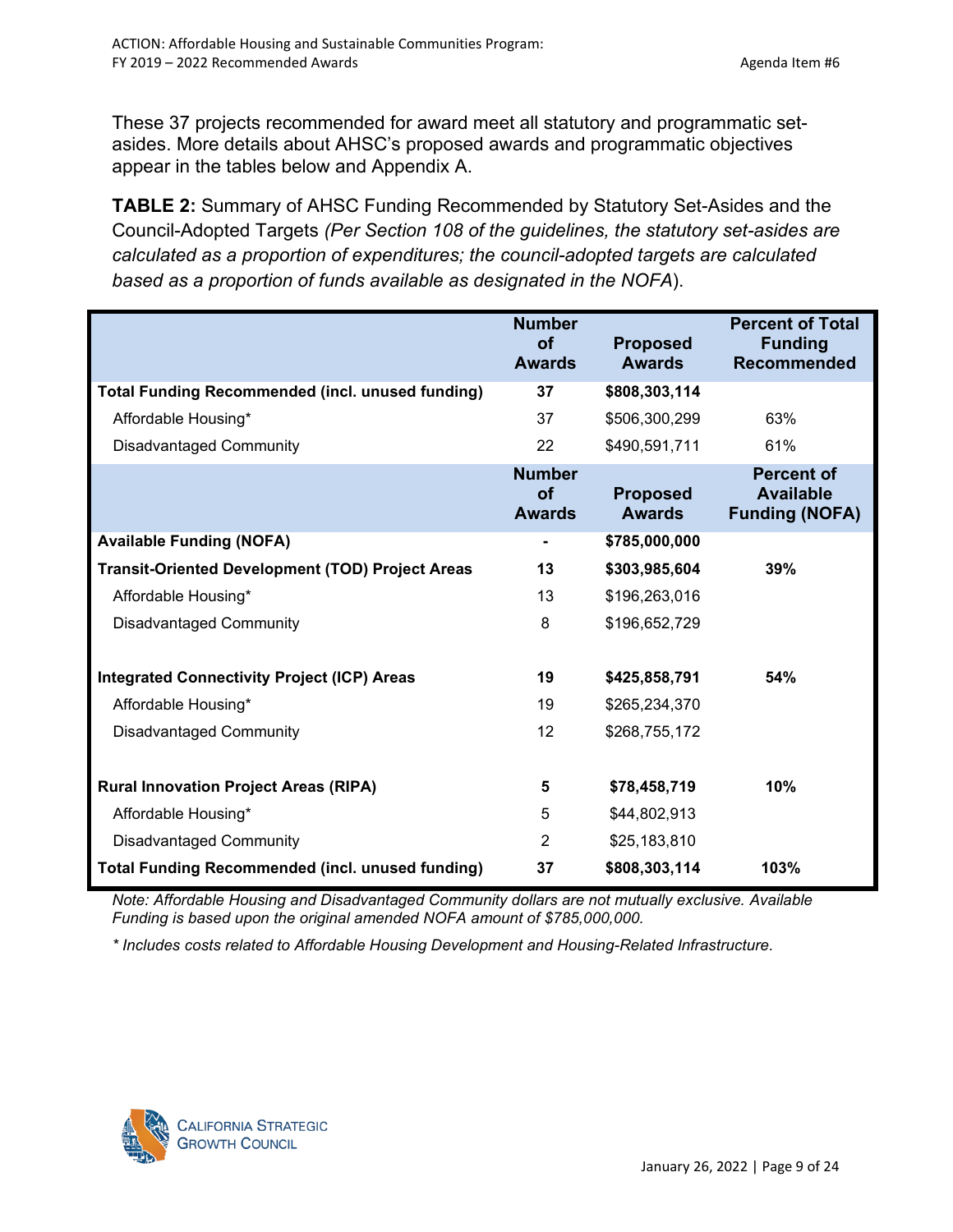# *Affordable Housing*

Every recommended project will fund an affordable housing development. 63 percent of the total funds recommended for award will support affordable housing and housingrelated infrastructure, exceeding statutory requirements to allocate at least 50 percent of the total AHSC Program expenditures for affordable housing. When completed, the recommended projects will provide 4,463 units of housing, 4,113 of which will be affordable across a range of incomes.

**TABLE 3:** Summary of Affordable Housing Units Funded by AHSC

| Recommended AHSC Awards with Affordable Housing               | 37 awards   |
|---------------------------------------------------------------|-------------|
| <b>Total Units Funded</b>                                     | 4,463 units |
| Extremely Low Income (At or less than 30% Area Median Income) | 1,354 units |
| Very Low Income (Between 31-50% Area Median Income)           | 1,378 units |
| Low Income (Between 51-80% Area Median Income)                | 1,406 units |
| <b>Supportive Housing</b>                                     | 417 units   |
| Senior Housing                                                | 97 units    |

*Note: Income-Restricted Units and Supportive/Senior Housing Units are not mutually exclusive* 

## *Disadvantaged Communities*

Of the AHSC program funds recommended for award this year, 61 percent of total expenditures, or more than \$490 million, will be for projects located within Disadvantaged Communities. Projects located within Disadvantaged Communities provide critically needed affordable, infill development near transit in some of California's most pollution-burdened and under-served communities.

In addition to supplying income-restricted housing, the projects will increase safety for walking and bicycling, and expand transit, which low-income households use at higher rates than wealthier households. AHSC projects also emphasize local workforce development, anti-displacement strategies, community programming, and public engagement in project design, all of which provide additional benefits to current residents under-served communities

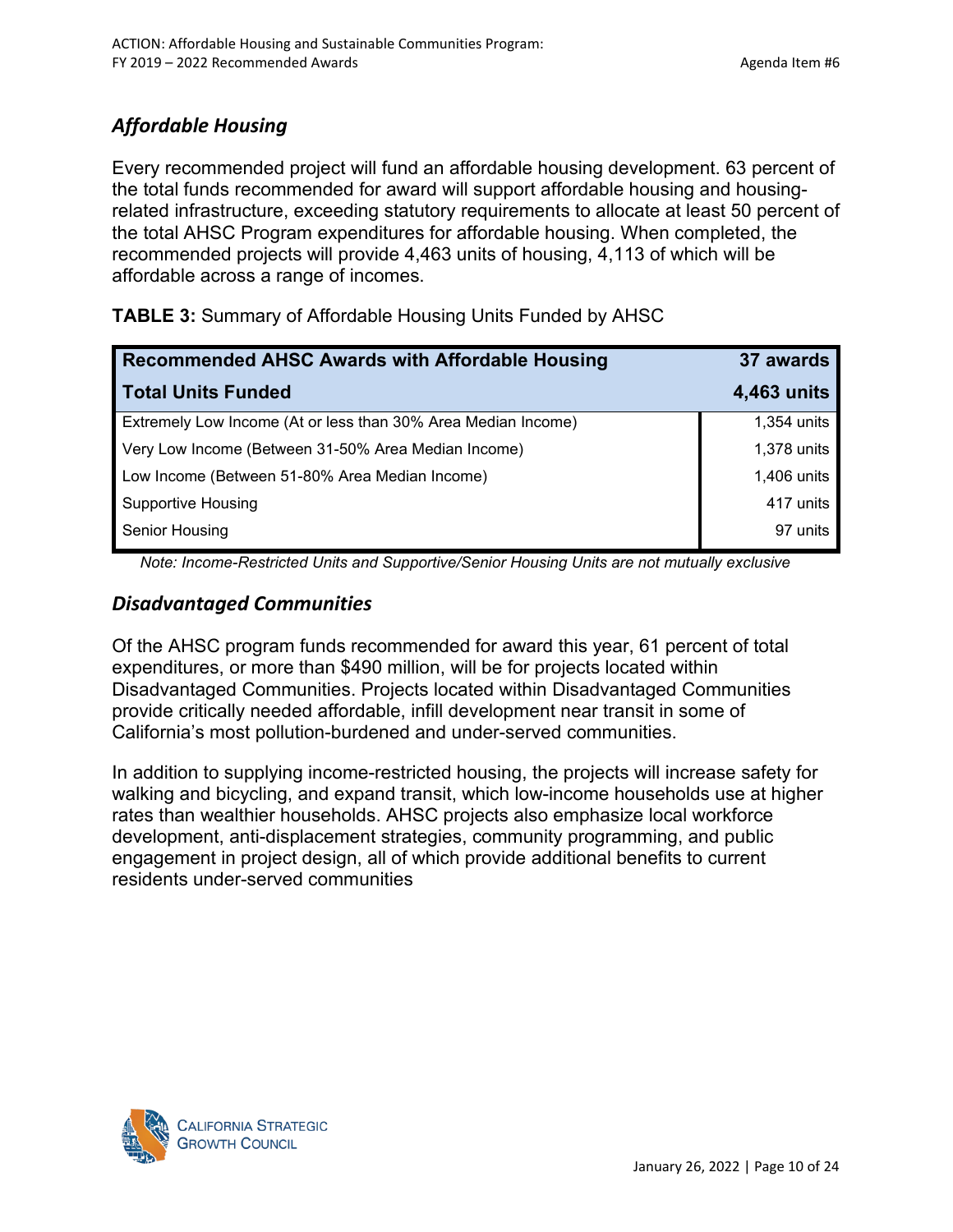**TABLE 4:** Recommended AHSC Funding Providing Benefits to Projects in Disadvantaged Communities (as defined in SB 535)

|                                                        | <b>Number of</b><br><b>Projects</b> | Total<br><b>Expenditures</b> | <b>Percentage</b><br>of Total<br><b>Expenditure</b> |
|--------------------------------------------------------|-------------------------------------|------------------------------|-----------------------------------------------------|
| <b>Total Projects</b>                                  | 37                                  | \$808,303,114                |                                                     |
| <b>Projects in Disadvantaged</b><br><b>Communities</b> | 22                                  | \$490,591,711                | 61%                                                 |
| CalEnviroScreen 3.0 Percentile 95-100                  | 7                                   | \$173,249,427                |                                                     |
| CalEnviroScreen 3.0 Percentile 90-95                   | 2                                   | \$32,660,240                 |                                                     |
| CalEnviroScreen 3.0 Percentile 85-90                   | 5                                   | \$93,969,113                 |                                                     |
| CalEnviroScreen 3.0 Percentile 80-85                   | $\overline{2}$                      | \$54,412,976                 |                                                     |
| CalEnviroScreen 3.0 Percentile 75-80                   | 6                                   | \$136,299,955                |                                                     |

## *Sustainable Transportation Infrastructure and Transit Improvements*

All projects recommended for funding connect affordable housing and key destinations through walking and/or bicycling infrastructure, with nearly all projects also expanding transit service. More than \$289 million in funding, 36 percent of the total funding available, is recommended for bicycle and pedestrian infrastructure, transit station area improvements, transit service expansion, transportation demand management, and other transportation improvements supporting critical connectivity between housing, key destinations, and transit. Guidelines also require awardees to provide three years of discounted or free transit passes to all residents of AHSC-funded affordable housing developments; and many projects elect to offer these benefits to more people or for longer periods of time. All the recommended projects include transportation-related investments.

Of the recommended transportation investments, 84 percent, or more than \$242 million, would fund Sustainable Transportation Infrastructure (STI), capital improvements that increase public transit access, expand pedestrian networks, or expand bicycle networks. The remaining 16 percent, or more than \$47 million, would fund Transportation Related Amenities (TRA), which are capital improvements that provide supportive amenities to transit riders, cyclists, and pedestrians, such as bike parking, bus shelters, benches, and street trees. AHSC also funds transit ridership programs as well as active transportation education and outreach programs necessary to achieve transportation mode shift.

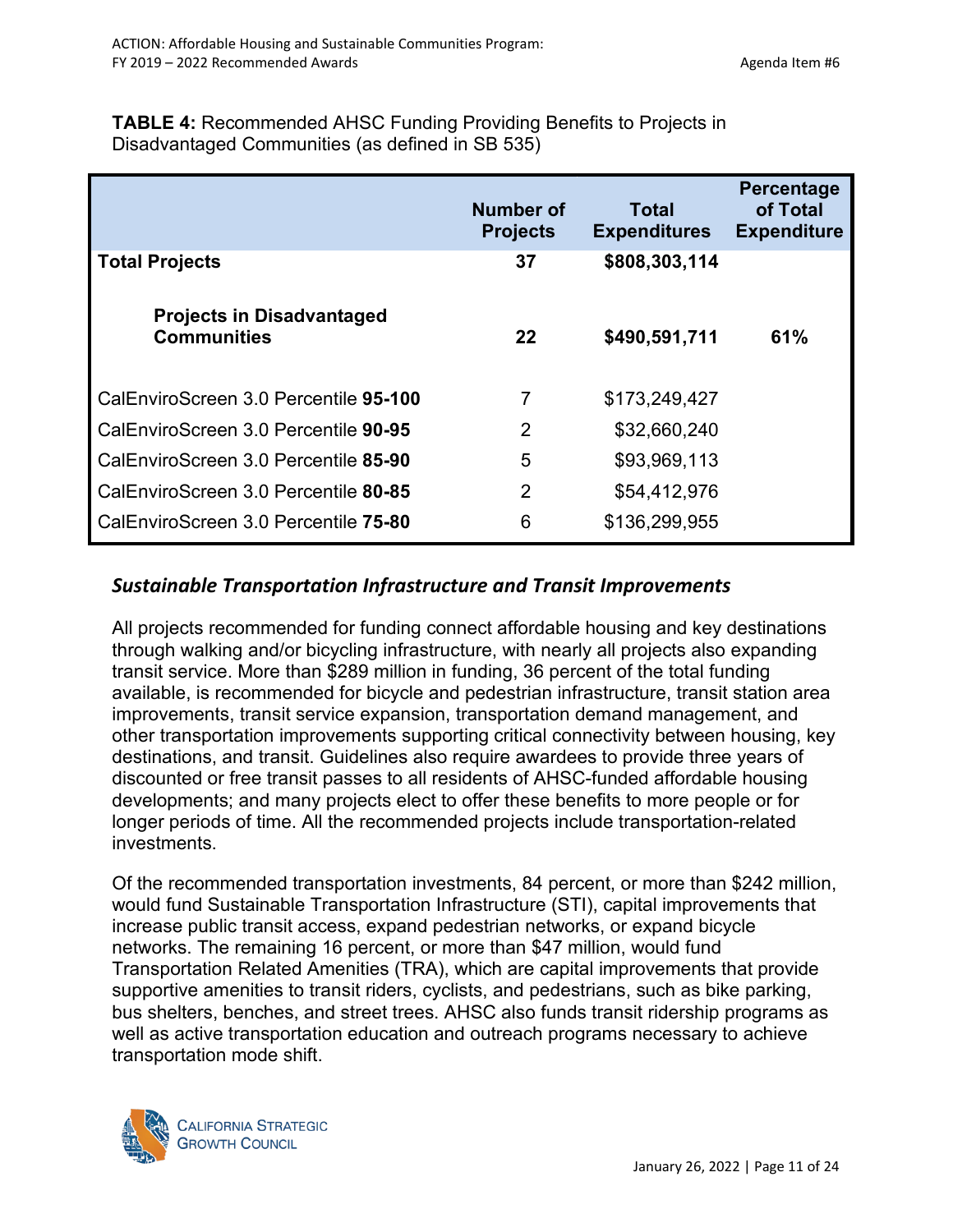## *Geographic Distribution of Awards*

Round 6 was the first time that the Guidelines included an authorization to use discretionary funds to promote broader geographic distribution by awarding at least one project in each of the eight geographic areas identified in the Guidelines. The AHSC award recommendations cover diverse locations across California, with projects that display creative solutions for reducing GHG emissions through affordable housing development and transportation investments in a variety of communities across the state. Projects in Bakersfield, El Centro, Farmersville, Guadalupe, National City, and Shasta Lake all demonstrate how low-VMT developments can fit into local contexts, particularly in areas without histories of dense, transit-oriented development.

For the Round 6 scoring process, it was only necessary to use discretionary funds for two projects (Azuriik in National City and Jacaranda Gardens in El Centro) to achieve the goal of funding one project in each of the state's eight geographic areas. The other six geographic areas were achieved using the standard scoring structure of funding the requisite number of projects to achieve the Project Area Types, followed by highest scoring projects.

| <b>Region</b>                         | <b>Dollars</b><br><b>Requested</b> | <b>Projects</b><br><b>Submitted</b> | <b>Projects</b><br><b>Awarded</b> | <b>Award</b><br><b>Amount</b> | Pct. of<br><b>Request</b><br><b>Awarded</b> | Pct. Of<br><b>Total</b><br><b>Funding</b><br><b>Awarded</b> |
|---------------------------------------|------------------------------------|-------------------------------------|-----------------------------------|-------------------------------|---------------------------------------------|-------------------------------------------------------------|
| <b>Central Coast</b>                  | \$93,343,735                       | $\overline{4}$                      | 3                                 | \$72,840,769                  | 78%                                         | 9%                                                          |
| <b>Coastal Southern</b><br>California | \$320,475,44                       | 15                                  | 12                                | \$264,424,962                 | 83%                                         | 33%                                                         |
| <b>Inland Southern</b><br>California  | \$86,909,337                       | $\overline{4}$                      | 1                                 | \$15,807,473                  | 18%                                         | 2%                                                          |
| North State &<br><b>Sierras</b>       | \$36,617,097                       | $\overline{2}$                      | $\mathbf 1$                       | \$16,540,259                  | 45%                                         | 2%                                                          |
| Sacramento Area                       | \$105,910,470                      | $\overline{4}$                      | 3                                 | \$76,359,470                  | 72%                                         | 9%                                                          |
| San Diego Area                        | \$39,703,418                       | 3                                   | $\mathbf 1$                       | \$16,500,000                  | 42%                                         | 2%                                                          |
| San Francisco Bay<br>Area             | \$375,557,828                      | 16                                  | 12                                | \$278,962,152                 | 74%                                         | 35%                                                         |
| San Joaquin Valley                    | \$82,477,958                       | 5                                   | 4                                 | \$66,868,030                  | 81%                                         | 8%                                                          |
| <b>Grand Total</b>                    | \$1,140,995,291                    | 53                                  | 37                                | \$808,303,114                 | 71%                                         | 100%                                                        |

**TABLE 5:** Geographic Breakdown of Applications and Awards

For a historical review of the geographic distribution of awards throughout all 6 rounds of the AHSC program, please see Appendix D.

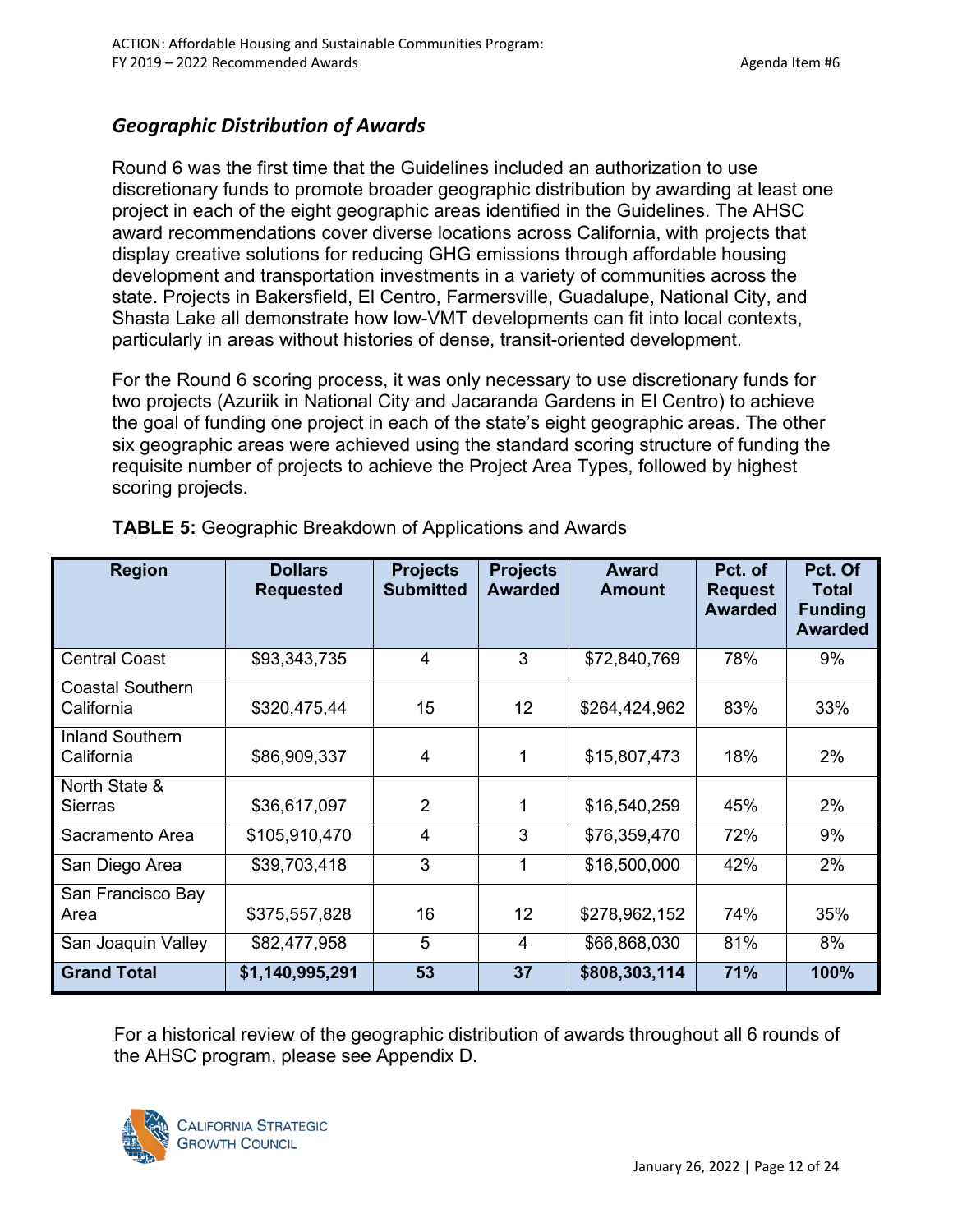## *Technical Assistance*

In Round 2, an AHSC pilot technical assistance (TA) program provided TA to applicants located in disadvantaged communities that were unsuccessful in securing funding in AHSC Round 1. SGC contracted researchers at UC Davis to conduct an evaluation of the AHSC TA Pilot, who recommended adjustments to the TA program design for future rounds.

AHSC staff selects TA recipients based on a variety of criteria, including whether projects would meet Threshold Criteria, the scope of TA needs, geographic diversity, location in Disadvantaged, low-income, and/or Tribal communities, and capacity of the applicant.

After the selection of Round 4 and Round 5 awards, the AHSC TA providers embarked on capacity building efforts in jurisdictions across the state that had seen less success or submitted fewer applications to AHSC. This model included roundtable workshops that brought together developers, local governments, and transit agencies to collaborate on AHSC Projects for Round 6, as well as to set up a pipeline of possible projects for future rounds of the program. Providers also worked with select jurisdictions to help develop requests for proposals for publicly owned land in order to prepare the housing site for a more competitive AHSC application.

Once TA recipients were selected, the SGC-contracted Round 6 TA providers built upon the partnerships and project scopes developed over the preceding months to help applicants prepare and submit final applications. Provided over a one-year period, this comprehensive TA resulted in the recommendation of 17 of 25 TA recipients for AHSC Round 6 awards. This represents above-average success when compared to the general applicant field.

## *Next Steps and Timeline*

Following adoption of these awards, HCD staff will begin drafting award agreements as projects enter their final design and financing stages. SGC staff will inform awarded applicants about next steps related to jobs reporting and communication requirements. SGC will also offer to meet with all unsuccessful applicants to offer feedback and identify application strengths and weaknesses and discuss possible alternate funding sources.

Following Round 6 award determinations, AHSC staff will seek public comment to inform AHSC Round 7 Guidelines and application processes. Staff has already begun a large-scale public engagement process seeking feedback on how COVID-19 may be affecting applicants, project delivery, and investment types. Additionally, an interagency engagement effort will also begin in the Spring. Building on this feedback, staff will propose changes to the program Guidelines, with multiple opportunities for collaboration with both the public and our agency partners.

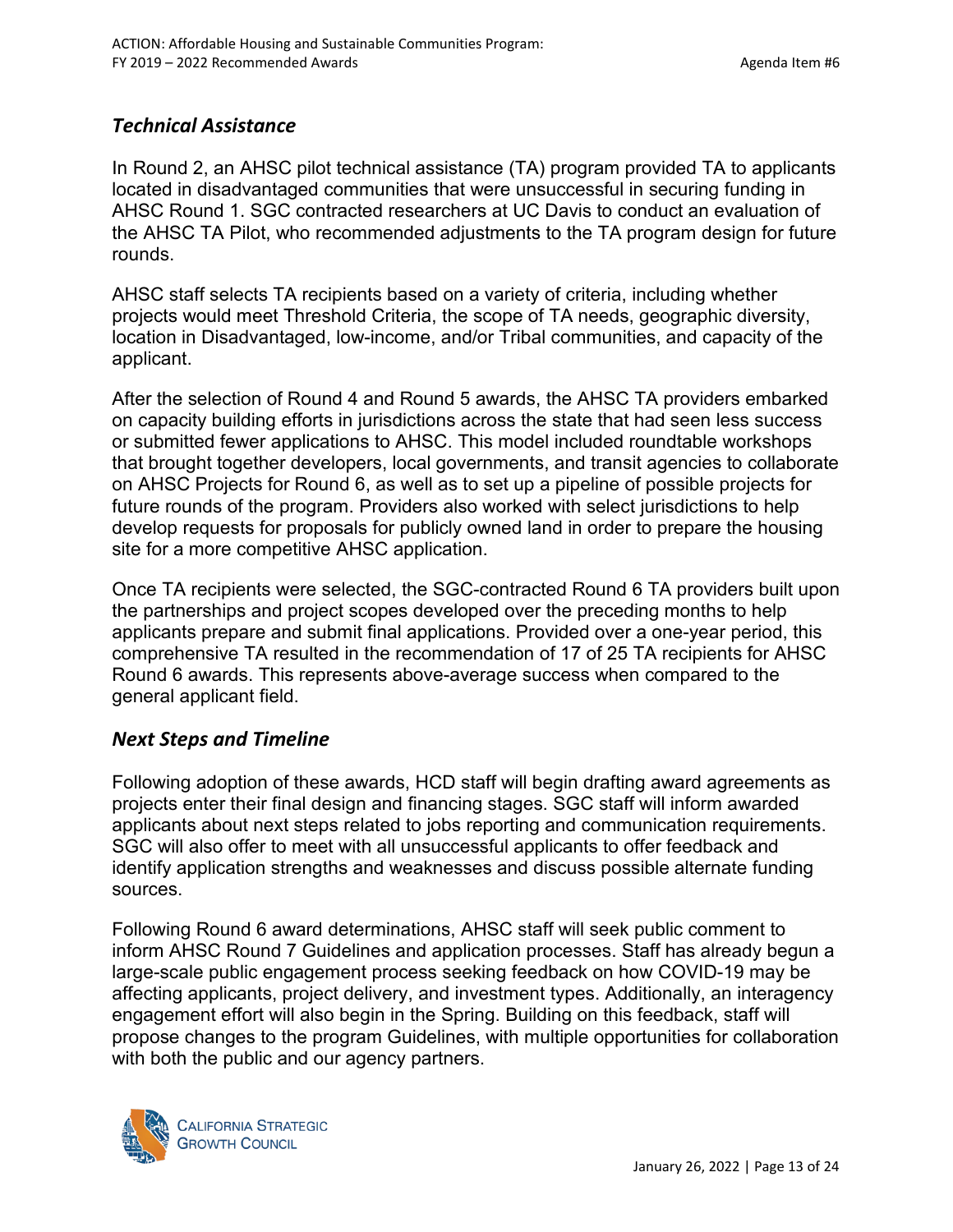# **Staff Recommendation**

Award \$808,303,114 from FY 2019-2020 and FY 2020-2021 cap-and-trade revenues and funds unused in previous rounds to 37 projects in accordance with the staff recommendation contained in this report and in Attachment A.

Should the Council agree with staff's recommendation, the following motion language is suggested:

**"I move that the Council adopt the staff recommendation and award funds to the 37 projects identified in the staff report."**

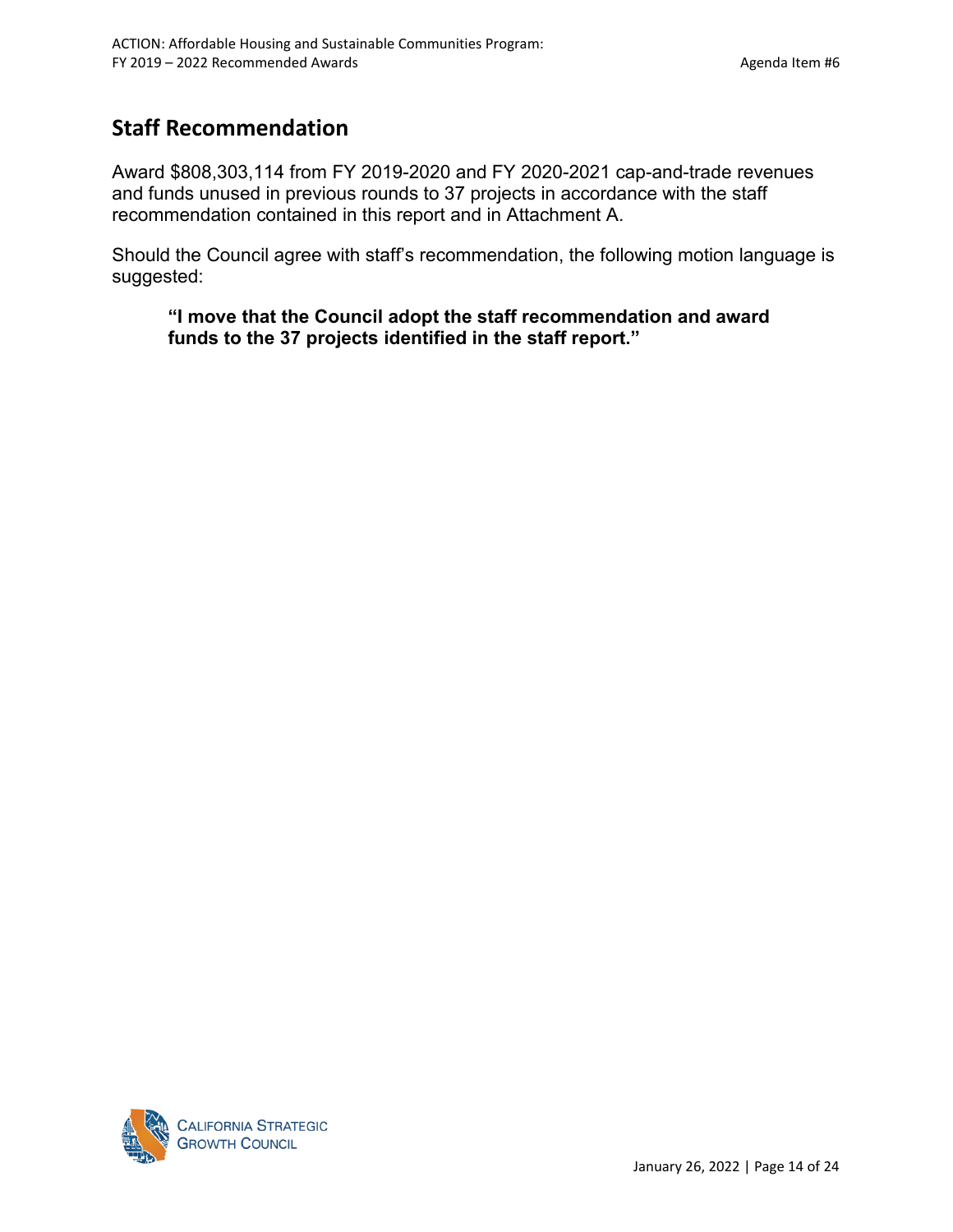## **ATTACHMENTS**

*Appendix A* 

*A-1: Applications Recommended for Award*

*A-2: Applications Not Recommended for Award*

*A-3: Applications Eliminated at Threshold Review (note: no projects were eliminated at threshold review)*

*A-4: Award Summary Statistics According to Programmatic Objectives*

*Appendix B: Map of Round 6 AHSC Recommended Awards* 

*Appendix C: AHSC Application Review Process* 

*Appendix D: AHSC Historical Distribution of Awards Across Geographic Regions*

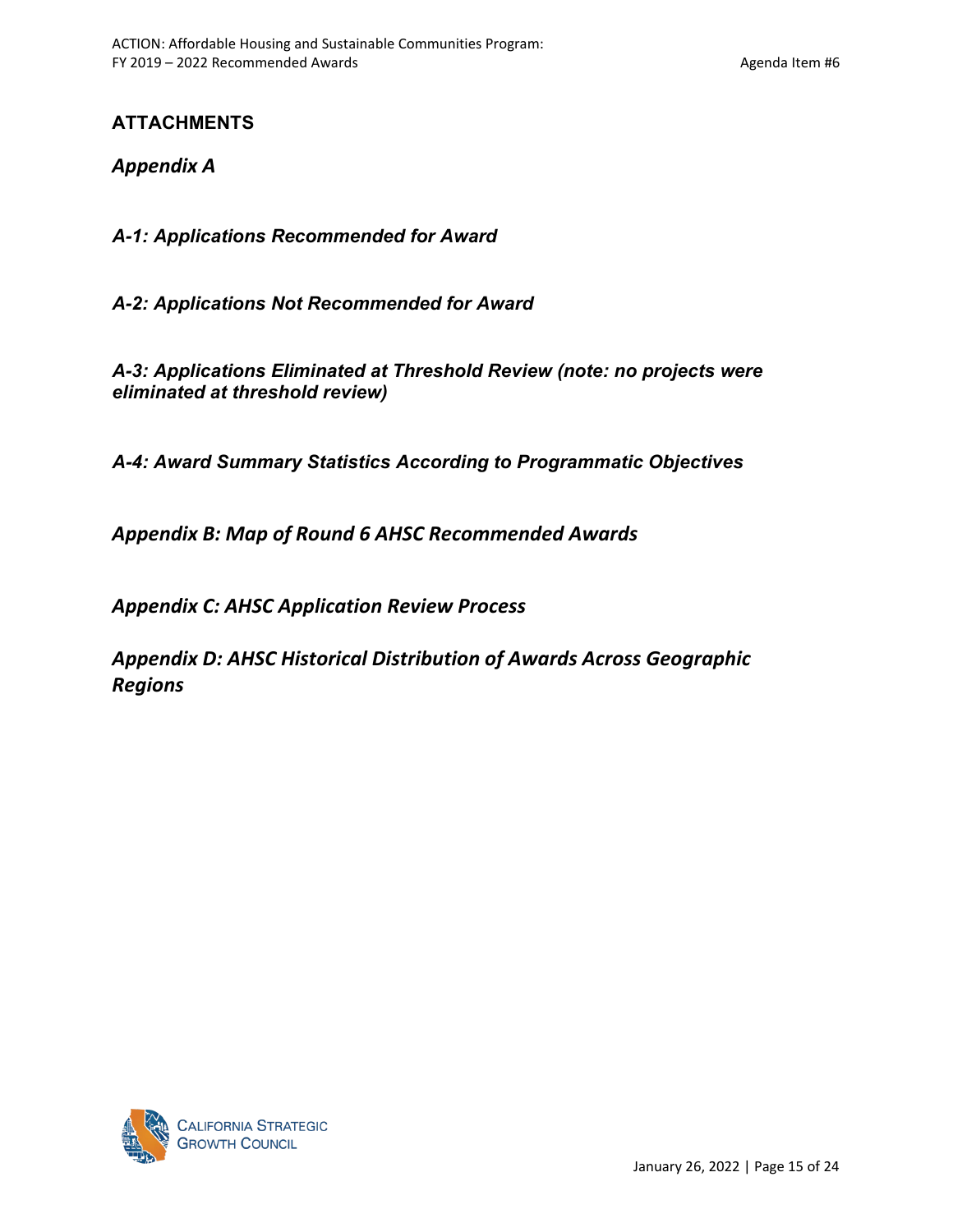### **Staff Recommendations: AHSC Round 6 Fiscal Year 2019-2020 and 2020-2021 Awards Transit Oriented Developments (TOD)**

| <b>Project Name</b>                         | <b>Applicants</b>                                                        | Project<br>Location | <b>Final Score</b>            | <b>Total Units</b> | <b>Income Restricted</b><br>Units | <b>Housing Funding</b> | Programs<br><b>Funding</b> |              | <b>Transportation</b><br><b>Fundina</b> | <b>Total AHSC Award</b> | <b>Disadvantaged</b><br>Community | (GHG<br><b>Reduction)/(AHSC</b><br><b>Funding Request)</b> |
|---------------------------------------------|--------------------------------------------------------------------------|---------------------|-------------------------------|--------------------|-----------------------------------|------------------------|----------------------------|--------------|-----------------------------------------|-------------------------|-----------------------------------|------------------------------------------------------------|
|                                             | LTSC Community Development Corporation; City of Los Angeles, Housing     |                     |                               |                    |                                   |                        |                            |              |                                         |                         | $\sqrt{ }$                        |                                                            |
| <b>Umeya Apartments</b>                     | & Community Investment Department                                        | Los Angeles         | 92                            | 175                | 173                               | 20,000,000             |                            | 511.400      | 9.488.600                               | 30,000,000              |                                   | 0.001880                                                   |
|                                             | Abode Communities; City of Los Angeles, Housing & Community              |                     |                               |                    |                                   |                        |                            |              |                                         |                         |                                   |                                                            |
| <b>Grandview Apartments TOD</b>             | <b>Investment Department</b>                                             | Los Angeles         | 88.5                          | 100                | 94                                | 9,054,838              |                            | 319,200      | 4,630,800                               | 14.004.838              |                                   | 0.003169                                                   |
| Locke Lofts                                 | Flexible PSH Solutions, Inc.; City of Los Angeles                        | Los Angeles         | 88                            | 150                | 148                               | 20,000,000             |                            | 470,000      | 9,530,000                               | 30,000,000              |                                   | 0.001726                                                   |
|                                             |                                                                          |                     |                               |                    |                                   |                        |                            |              |                                         |                         |                                   |                                                            |
| The Kelsey Civic Center                     | Mercy Housing California; City of San Francisco; County of San Francisco | San Francisco       | 87                            | 112                | 98                                | 20,000,000             |                            | 269,952      | 9,000,000                               | 29,269,952              | N                                 | 0.001943                                                   |
| <b>Dupont Apartments</b>                    | <b>First Community Housing</b>                                           | San Jose            | 86.16                         | 141                | 107                               | 7,979,600              |                            | 208,000      | 4,628,993                               | 12,816,593              | N                                 | 0.002304                                                   |
| On Broadway Apartments                      | EAH Inc.                                                                 | Sacramento          | 83.66                         | 140                | 138                               | 18,446,000             |                            | 554,000      | 10,000,000                              | 29,000,000              |                                   | 0.002977                                                   |
|                                             | Core Affordable Housing, LLC: Central Valley Coalition for Affordable    |                     |                               |                    |                                   |                        |                            |              |                                         |                         |                                   |                                                            |
| <b>Tamien Station</b>                       | Housing                                                                  | San Jose            | 81.66                         | 135                | 134                               | 18,500,000             |                            | 249,949      | 10,000,000                              | 28,749,949              |                                   | 0.001585                                                   |
|                                             | BRIDGE Housing Corporation; City of San Francisco; County of San         |                     |                               |                    |                                   |                        |                            |              |                                         |                         |                                   |                                                            |
| Balboa Reservoir                            | Francisco                                                                | San Francisco       | 81.5                          | 124                | 87                                | 19.610.404 \$          |                            | 253.741      | 9.721.341                               | 29,585,486              | N                                 | 0.001213                                                   |
| 1880 Walnut Street Housing                  | Heritage Housing Partners; City of Pasadena                              | Pasadena            | 78.66                         | 58                 | 25                                | $4,375,000$ \$         |                            | 30,000       | $4.345.000$ \$                          | 8,750,000               | N                                 | 0.004580                                                   |
| 501 601 E. Compton                          | Keith B. Key Enterprises, LLC.; City of Compton                          | Compton             | 78.5                          | 290                | 58                                | 12.255.662             |                            | 568,800      | 8,073,490                               | 20,897,952              |                                   | 0.002198                                                   |
| Longfellow Corner and Transit Improvements  | Resources for Community Development; City of Oakland                     | Oakland             | 78                            | 77                 | 76                                | 12.319.140             |                            | $233.240$ \$ | $7.034.634$ \$                          | 19.587.014              |                                   | 0.001571                                                   |
| Lake Merritt BART Senior Affordable Housing | East Bay Asian Local Development Corporation: City of Oakland            | Oakland             | 78                            | 97                 | 96                                | 16.500.000             |                            | 369,812      | 7.543.164                               | 24.412.976              |                                   | 0.001272                                                   |
| Mayfair El Cerrito                          | BRIDGE Housing Corporation; City of El Cerrito                           | <b>El Cerrito</b>   | 77.16                         | 69                 | 68                                | 17.222.372             |                            | 403,159      | 9,285,313                               | 26,910,844              | N                                 | 0.001174                                                   |
|                                             |                                                                          |                     | <b>Subtotal TOD Projects:</b> | 1668               | 1302                              | 196.263.016            |                            | 4,441,253 \$ | 103.281.335                             | 303.985.604             |                                   |                                                            |

#### **Integrated Connectivity Projects (ICP)**

| <b>Project Name</b>                                                   | <b>Applicants</b>                                                                                                         | Project<br>Location                     | <b>Final Score</b>            | <b>Total Units</b> | <b>Income Restricted</b><br>Units | <b>Housing Funding</b> | Programs<br><b>Funding</b> | <b>Transportation</b><br>Fundina | <b>Total AHSC</b><br>Requested | <b>Disadvantaged</b><br>Community | (GHG<br><b>Reduction)/(AHSC</b><br><b>Funding Request)</b> |
|-----------------------------------------------------------------------|---------------------------------------------------------------------------------------------------------------------------|-----------------------------------------|-------------------------------|--------------------|-----------------------------------|------------------------|----------------------------|----------------------------------|--------------------------------|-----------------------------------|------------------------------------------------------------|
| Middlefield Junction                                                  | Mercy Housing California                                                                                                  | Redwood City                            | 95                            | 179                | 155                               | 14,860,000             | 637,500                    | 0.000,000                        | 25,497,500                     | N.                                | 0.001957                                                   |
| <b>Richland Village</b>                                               | Sutter Community Affordable Housing; Sage Housing Group LLC                                                               | Yuba City                               | 92                            | 176                | 175                               | 20,425,000             | 375,000                    | 9,200,000                        | 30,000,000                     |                                   | 0.001740                                                   |
| The Hunter House                                                      | Service First of Northern California                                                                                      | Stockton                                | 89.33                         | 120                | 119                               | 17.240.556             | 293.460                    | 9,473,054                        | 27,007,070                     |                                   | 0.001652                                                   |
| 965 Weeks Street                                                      | Mid-Peninsula The Farm, Inc.: East Palo Alto Community Alliance<br>Neighborhood Dev. Organization; City of East Palo Alto | East Palo Alto                          | 89                            | 136                | 135                               | 11,700,000             | 337.125                    | 7,750,000                        | 19,787,125                     |                                   | 0.001661                                                   |
| Renaissance at Baker                                                  | Vista Del Monte Affordable Housing Inc.; Housing Authority of the County of<br>Kern: City of Bakersfield                  | Bakersfield                             | 88.66                         | 85                 | 84                                | 10.000.000             | 208,040                    | $4,469,110$ \$                   | 14,677,150                     |                                   | 0.001978                                                   |
| Lancaster                                                             | BRIDGE Housing Corporation; City of Lancaster                                                                             | Lancaster                               | 88                            | 114                | 113                               | 14.291.374             | 310.340                    | 0.000,000                        | 24.601.714                     | N                                 | 0.002726                                                   |
| West Valley Connector and Pomona East End Village                     | Vista Del Monte Affordable Housing Inc.; City of Pomona; San Bernardino<br>County Transportation Authority                | Pomona                                  | 87.66                         | 125                | 123                               | 18,432,668             | 332,840                    | 8,822,321                        | 27,587,829                     | $\mathbf{v}$                      | 0.003416                                                   |
| West LA VA- Building 156 & 157 and Big Blue Bus Westside<br>Expansion | Century Affordable Development, Inc. ("CADI"); City of Santa Monica - Big<br><b>Blue Bus</b>                              | Unincorporated<br>Los Angeles<br>County | 87.33                         | 112                | 110                               | 10.157.108             | 232,500                    | 8,809,534                        | 19,199,142                     | N                                 | 0.001711                                                   |
| Menlo Ave Apartments                                                  | Omni America LLC; City of Los Angeles / Housing + Community Investment Los Angeles                                        |                                         | 85.33                         | 123                | 123                               | 15,735,000             | 428,600                    | 7,260,000                        | 23,423,600                     |                                   | 0.001841                                                   |
| Sunnydale HOPE SF Block 3A                                            | The Related Companies of California, LLC; Mercy Housing California; City<br>of San Francisco; County of San Francisco     | San Francisco                           | 84.66                         | 80                 | 79                                | 10,850,000             | 500,000                    | 9,855,299                        | 21,205,299                     | N                                 | 0.002142                                                   |
| Nellie Hannon Gateway Affordable Housing and Sustainable              |                                                                                                                           |                                         |                               |                    |                                   |                        |                            |                                  |                                |                                   |                                                            |
| <b>Transportation Improvements</b>                                    | <b>Resources for Community Development</b>                                                                                | Emervville                              | 84.66                         | 90                 | 89                                | 10.123.184             | 268,004                    | 9.624.634                        | 20.015.822                     | $\lambda$                         | 0.001449                                                   |
| <b>Central Terrace Apartments</b>                                     | Many Mansions                                                                                                             | Oxnard                                  | 84                            | 87                 | 86                                | 15,298,727 \$          | 338,462                    | 8,159,500                        | 23,796,689                     |                                   | 0.001338                                                   |
|                                                                       |                                                                                                                           |                                         | <b>Subtotal ICP Projects:</b> | 1427               | 1391                              | 169.113.617            | 4.261.871                  | 103.423.451                      | 276.798.939                    |                                   |                                                            |

#### **Rural Innovation Projects (RIPA)**

| <b>Project Name</b>                                | <b>Applicants</b>                                                     | Project<br>Location | <b>Final Score</b>             | <b>Total Units</b> | <b>Income Restricted</b><br>Units | <b>Housing Funding</b> |  | Programs<br><b>Funding</b> |  |            |            |              |          | <b>Transportation</b><br><b>Funding</b> | <b>Total AHSC</b><br>Requested | Disadvantaged<br>Community | (GHG<br><b>Reduction)/(AHSC</b><br><b>Funding Request)</b> |
|----------------------------------------------------|-----------------------------------------------------------------------|---------------------|--------------------------------|--------------------|-----------------------------------|------------------------|--|----------------------------|--|------------|------------|--------------|----------|-----------------------------------------|--------------------------------|----------------------------|------------------------------------------------------------|
|                                                    |                                                                       |                     |                                |                    |                                   |                        |  |                            |  |            |            |              |          |                                         |                                |                            |                                                            |
| <b>Escalante Meadows</b>                           | Housing Authority of the County of Santa Barabara; City of Guadalupe  | Guadalupe           | 86.33                          | 80                 |                                   | 12.000.000             |  | 209.130                    |  | 7.166.050  | 19,375,180 | $\mathsf{N}$ | 0.001078 |                                         |                                |                            |                                                            |
|                                                    | Community Revitalization and Development Corporation; Win River Hotel |                     |                                |                    |                                   |                        |  |                            |  |            |            |              |          |                                         |                                |                            |                                                            |
| Shasta Lake Downtown Revitalization                | Corporation; City of Shasta Lake; ADK Properties LLC                  | Shasta Lake         | 86                             | 49                 |                                   | 3.276.661              |  | 270.848                    |  | 7.992.750  | 16,540,259 | N            | 0.00044  |                                         |                                |                            |                                                            |
|                                                    |                                                                       | South Lake          |                                |                    |                                   |                        |  |                            |  |            |            |              |          |                                         |                                |                            |                                                            |
| Sugar Pine Village                                 | The Related Companies of California, LLC; City of South Lake Tahoe    | Tahoe               | 86                             | 60                 | 59                                | 10.551.967   \$        |  | 284.960                    |  | 6.522.543  | 17.359.470 | $\mathsf{N}$ | 0.000840 |                                         |                                |                            |                                                            |
| Newmark Village Apartments                         | Pacific West Communities, Inc; City of Sanger                         | Sanger              | 84.66                          | 72                 |                                   | 6.700.000              |  | $302.240$ \$               |  | 3,658,000  | 10.660.240 |              | 0.002089 |                                         |                                |                            |                                                            |
| Los Arroyos Housing and Transportation Improvement |                                                                       |                     |                                |                    |                                   |                        |  |                            |  |            |            |              |          |                                         |                                |                            |                                                            |
| Projec                                             | Self-Help Enterprises                                                 | Farmersville        | 84                             | 54                 |                                   | 1.274.285              |  | 104.900                    |  | 7.144.385  | 14.523.570 |              | 0.004142 |                                         |                                |                            |                                                            |
|                                                    |                                                                       |                     | <b>Subtotal RIPA Projects:</b> | 315                | 304                               | 44.802.913             |  | 172.078                    |  | 32.483.728 | 78.458.719 |              |          |                                         |                                |                            |                                                            |

### **Discretionary Funding**

| <b>Project Name</b>          | <b>Applicants</b>                                                                                                                      | Project<br>Location                              | <b>Final Score</b>             | <b>Total Units</b> | <b>Income Restricted</b><br><b>Units</b> | <b>Housing Funding</b> | Programs<br><b>Fundina</b> |              | <b>Transportation</b><br><b>Funding</b> | <b>Total AHSC</b><br><b>Requested</b> | Disadvantaged<br>Community | (GHG<br><b>Reduction)/(AHSC</b><br><b>Funding Request)</b> |
|------------------------------|----------------------------------------------------------------------------------------------------------------------------------------|--------------------------------------------------|--------------------------------|--------------------|------------------------------------------|------------------------|----------------------------|--------------|-----------------------------------------|---------------------------------------|----------------------------|------------------------------------------------------------|
| Lazulli Landing              | MidPen Housing Corporation                                                                                                             | Union City                                       | 83.33                          |                    |                                          | 13,500,000             |                            | 488,958      | 7.134.634                               | 21.123.592                            | N.                         | 0.001384                                                   |
| 87th & Western Apartments    | Innovative Housing Opportunities, Inc.; City of Los Angeles / Housing +<br>Community Investment Department                             | Los Angeles                                      | 82.66                          | 160                | 157                                      | 20,000,000             |                            | 378,200      | 9.621.800                               | 30,000,000                            | $\ddot{\phantom{0}}$       | 0.00080                                                    |
| Pacific Station North        | First Community Housing; City of Santa Cruz; Metro Santa Cruz                                                                          | Santa Cruz                                       | 82.5                           | 95                 | 93                                       | 20,000,000             |                            | $302,960$ \$ | 9.365.940                               | 29,668,900                            |                            | 0.000491                                                   |
| Vista Terrace                | Thomas Safran & Associates Development Inc.; City of Los Angeles /<br>Housing + Community Investment                                   | Los Angeles                                      | 82                             | 102                | 101                                      | 12.000.000             |                            | 381.800      | 9.618.200                               | 22.000.000                            |                            | 0.000917                                                   |
| Jordan Downs Area H2B        | BRIDGE Housing Corporation; City of Los Angeles                                                                                        | Los Angeles                                      | 82                             | 119                | 94                                       | 9,000,000              |                            | 327.287      | 4.632.600                               | 13,959,887                            |                            | 0.000929                                                   |
| Azuriik<br>Jacaranda Gardens | Metropolitan Area Advisory Committee on Anti-Poverty of San Diego<br>County, Inc.<br>Chelsea Investment Corporation; City of El Centro | San Diego<br>(National City)<br><b>El Centro</b> | 81.33                          | 400                | 396                                      | 11.350.000             |                            | 200,000      | 4.950.000                               | 16,500,000                            |                            | 0.001189                                                   |
|                              |                                                                                                                                        |                                                  | 78.5                           | 96                 | 95                                       | 10.270.753             |                            | 254,720 \$   | 5.282.000                               | 15,807,473                            |                            | 0.001692                                                   |
|                              |                                                                                                                                        |                                                  | <b>Subtotal Discretionary:</b> | 1053               | 1010                                     | 96.120.753             |                            | 2.333.925    | 50.605.174                              | 149.059.852                           |                            |                                                            |

#### **Appendix A-1**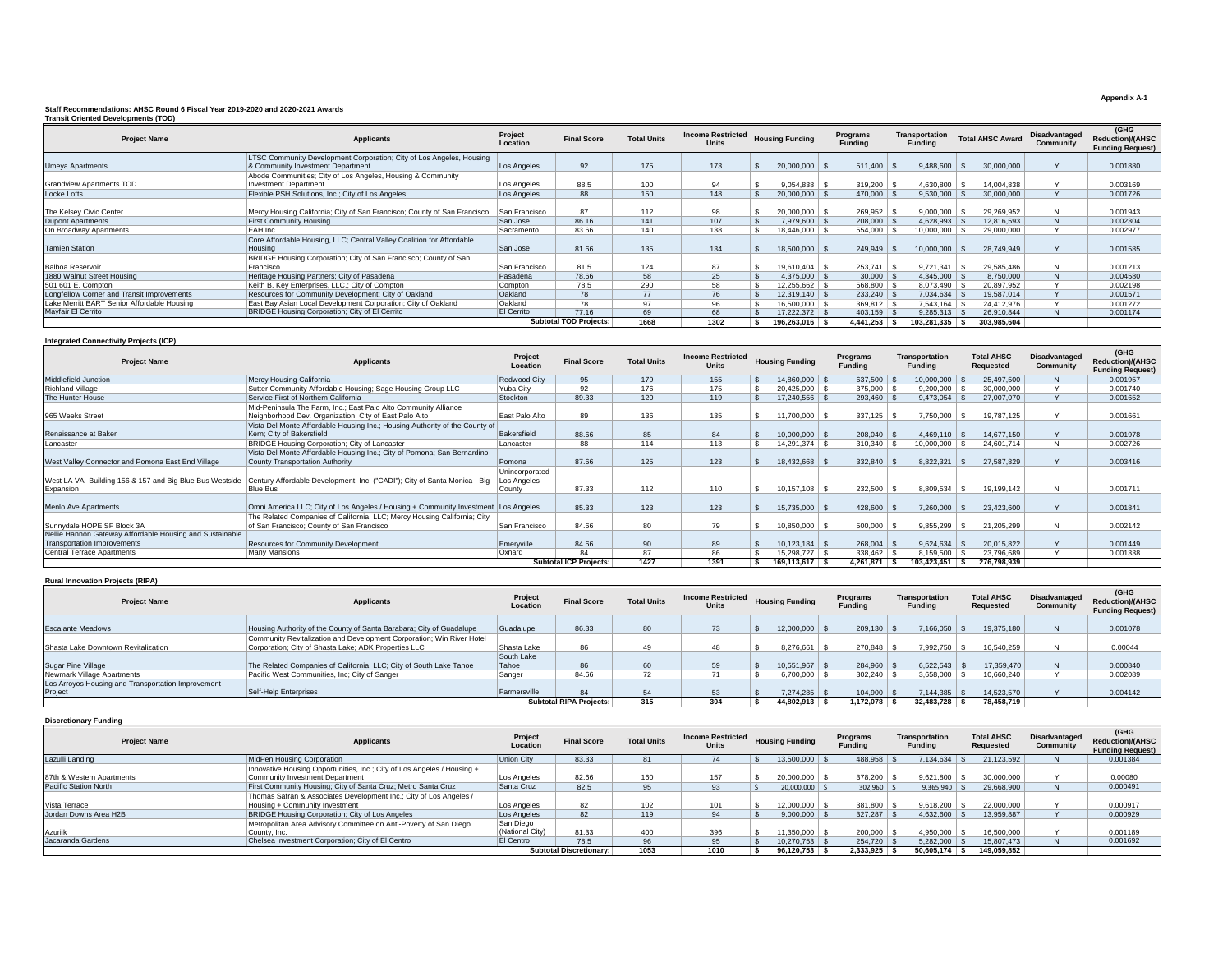### **Applications Not Recommended for Award Appendix A-2**

#### **Transportation Funding**  Long Beach 77 160 123 \$ 13,500,000 \$ 392,248 \$ 6,507,204 \$ 20,399,452 Y 0.001113 City of Richmond Richmond 74.83 150 96 \$ 20,000,000 \$ 397,504 \$ 9,499,506 \$ 29,897,010 Y 0.001082 Angeles Los Angeles 73 87 86 \$ 10,000,000 \$ 354,800 \$ 6,689,800 \$ 17,044,600 Y 0.000722 **Transit Oriented Developments Project Name Applicants Project Project Location Final Score Total Units Income Restricted Units Housing Funding Program Funding AHSC Funds Requested Disadvantaged Community (GHG Reduction)/(AHSC Funding Request)**  Union The Skid Row Housing Trust; City of Long Beach Metrowalk at Richmond Station Pacific West Communities, Inc.;<br>City of Richmond Watts Station Thomas Safran & Associates Development Inc.; City of Los<br>Angeles

### **Integrated Connectivity Projects**

| <b>Project Name</b>                                           | <b>Applicants</b>                                                                                                           | Project<br>Location | <b>Final</b><br>Score | Total<br><b>Units</b> | <b>Income</b><br><b>Restricted</b><br><b>Units</b> |     | <b>Housing</b><br><b>Funding</b> |     | Program<br><b>Funding</b> |     | <b>Transportation</b><br><b>Funding</b> |     | <b>AHSC Funds</b><br>Requested | Disadvantaged<br><b>Community</b> | (GHG<br><b>Reduction)/(AHSC</b><br><b>Funding Request)</b> |
|---------------------------------------------------------------|-----------------------------------------------------------------------------------------------------------------------------|---------------------|-----------------------|-----------------------|----------------------------------------------------|-----|----------------------------------|-----|---------------------------|-----|-----------------------------------------|-----|--------------------------------|-----------------------------------|------------------------------------------------------------|
| 699 YVR and Sustainable<br><b>Transportation Improvements</b> | <b>Resources for Community</b><br>Development                                                                               | <b>Walnut Creek</b> | 81                    | 97                    | 96                                                 |     | 12,778,838                       |     | 369,668                   |     | 7,248,660                               |     | 20,397,166                     | N                                 | 0.001456                                                   |
| Sunnydale HOPE SF Block 3B                                    | The Related Companies of<br>California, LLC; Mercy Housing<br>California; City of San Francisco;<br>County of San Francisco | San Francisco       | 80.33                 | 90                    | 89                                                 |     | 9.381.500                        | ۹.  | 500,000                   | \$. | 6,420,000                               |     | 16,301,500                     | N                                 | 0.001541                                                   |
| Meridian at Corona Station                                    | Danco Communities; City of<br>Petaluma; Sonoma Marin Area Rail<br>Transit (SMART)                                           | Petaluma            | 77.16                 | 131                   | 130                                                | \$. | 20,000,000                       | \$. | 180,000                   | \$. | $9,820,000$ \$                          |     | 30,000,000                     | N                                 | 0.001469                                                   |
| Mirasol Village Block D                                       | McCormack Baron Salazar;<br>Sacramento Housing<br>Redevelopment Agency                                                      | Sacramento          | 76.33                 | 116                   | 90                                                 |     | 19,750,000                       |     | 262,000                   |     | 9,539,000                               |     | 29,551,000                     |                                   | 0.000586                                                   |
| Mt. Etna San Diego                                            | Chelsea Investment Corporation;<br>City of San Diego                                                                        | San Diego           | 74.5                  | 94                    | 71                                                 |     | 6,850,000                        |     | 321,824                   | \$. | $4,453,402$ \$                          |     | 11,625,226                     | N                                 | 0.000540                                                   |
| The Hillcrest Housing and Mobility<br>Project                 | DFA Development LLC; City of San<br>Diego                                                                                   | San Diego           | 73.5                  | 68                    | 67                                                 |     | 8,575,912                        | -S  | 352,280                   | S   | 2,650,000                               | ∣S. | 11,578,192                     | N                                 | 0.001258                                                   |
| Anaheim Beach-Lincoln                                         | Affordable Housing Access, Inc.;<br>City of Anaheim                                                                         | Anaheim             | 71.16                 | 100                   | 99                                                 |     | 12,000,000                       | \$. | 622,958                   | \$. | $5,983,477$ \\$                         |     | 18,606,435                     | N                                 | 0.000507                                                   |
| Citadel Village Townhomes                                     | <b>Citadel Community Development</b><br>Corporation                                                                         | Hemet               | 34.33                 | 50                    | 50                                                 |     | 13,750,000                       |     | \$1,000,000               | \$  | $5,000,000$ \ \$                        |     | 19,750,000                     | N                                 | 0.000000                                                   |
| Citadel Boulder Village                                       | <b>Citadel Community Development</b><br>Corporation                                                                         | Hemet               | 29.66                 | 91                    | 91                                                 |     | 24,256,864                       | -S  | 1,000,000                 |     | $5,000,000$ \ \$                        |     | 30,256,864                     |                                   | 0.000000                                                   |

### **Rural Innovation Projects**

| <b>Project Name</b>                     | Applicants                                                                                 | <b>Project</b><br>Location | Final<br>Score | <b>Total</b><br><b>Units</b> | Income<br><b>Restricted</b><br><b>Units</b> | <b>Housing</b><br><b>Funding</b> | Program<br><b>Funding</b> | Transportation<br>Funding | <b>AHSC Funds</b><br>Requested | Disadvantaged<br>Community | (GHG<br>Reduction)/(AHSC<br><b>Funding Request)</b> |
|-----------------------------------------|--------------------------------------------------------------------------------------------|----------------------------|----------------|------------------------------|---------------------------------------------|----------------------------------|---------------------------|---------------------------|--------------------------------|----------------------------|-----------------------------------------------------|
| <b>Eureka Scattered Site Project</b>    | Linc Housing Corporation; City of<br>Eureka                                                | Eureka                     | 77.16          | 107                          | 93                                          | 12,804,620                       | 386,158                   | 6,886,060                 | 20,076,838                     | N                          | 0.000666                                            |
| <b>Barstow Mountain View Apartments</b> | Milestone Housing Group, LLC;<br>City of Barstow; Pacific Housing,<br>Inc.                 | <b>Barstow</b>             | 71.5           | 81                           | 80                                          | 14.095.000                       | 497.400                   | 6.502.600                 | 21,095,000                     |                            | 0.000209                                            |
| <b>Parlier Family Apartments</b>        | Danco Communities; City of<br>Parlier; Fresno County Rural<br><b>Transit Agency</b>        | Parlier                    | 70             | 81                           | 80                                          | 10.000.000                       | 239.928                   | 5,370,000                 | 15,609,928                     |                            | 0.000304                                            |
| <b>River Walk Terrace Apartments</b>    | Central California Housing<br>Corporation; Housing Authority of<br>the City of Paso Robles | Paso Robles                | 55.33          | 79                           | 78                                          | 11.000.000                       |                           | 9,502,966                 | 20,502,966                     |                            | 0.000169                                            |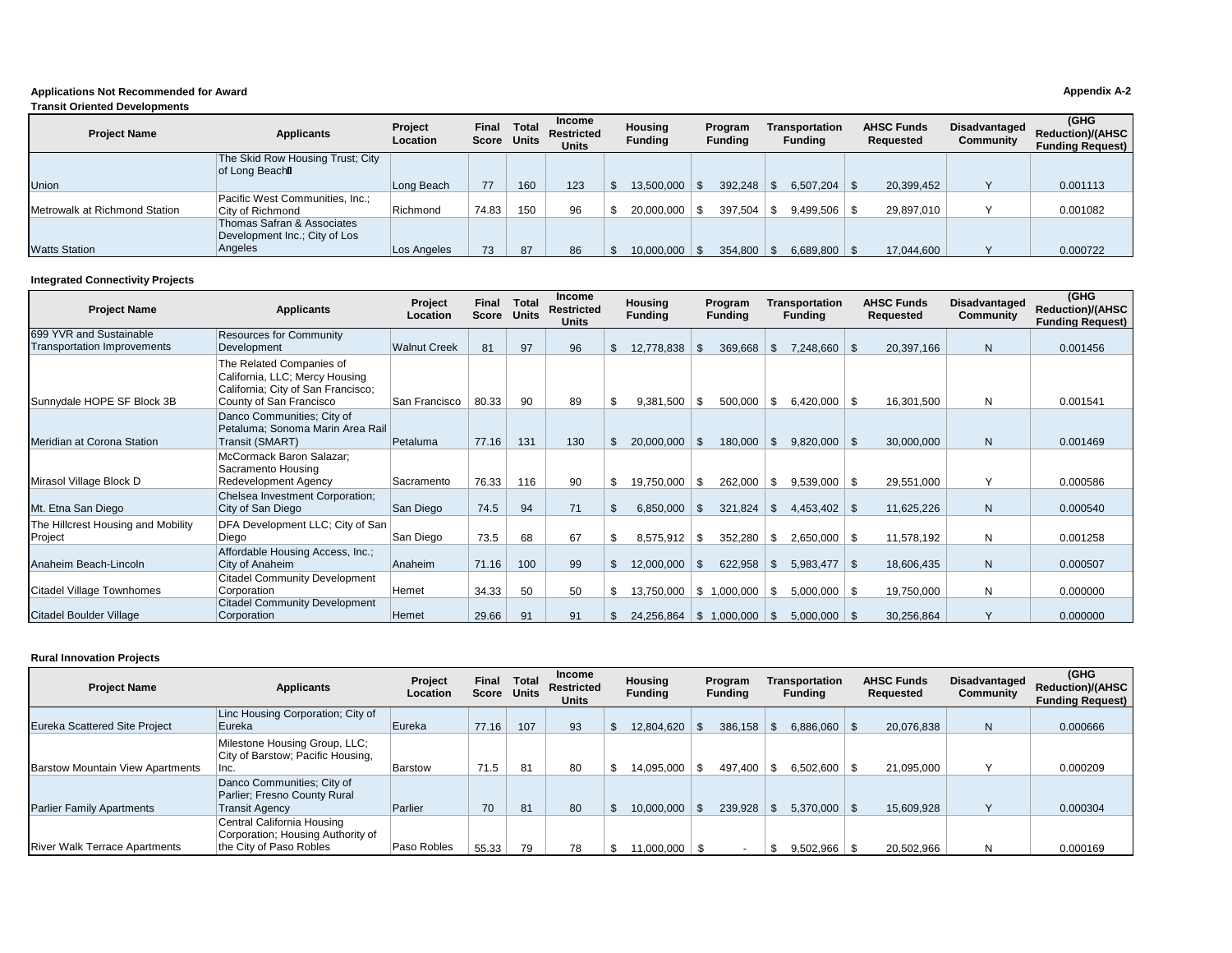### **Appendix A-3**

### **Applications that withdrew, failed threshold review, or were deemed ineligible**

| <b>Project Name</b> | <b>Project Location Project Type</b><br><b>Applicants</b>       |             |            | Issue(s)             | <b>AHSC Funds</b><br>Requested |            |  |
|---------------------|-----------------------------------------------------------------|-------------|------------|----------------------|--------------------------------|------------|--|
| 2111 Firestone      | Domus Development; County of<br>Los Angeles; Elsey Holdings LLC | Los Angeles | <b>TOD</b> | Withdrew application | w                              | 15,712,644 |  |
|                     |                                                                 |             |            |                      |                                |            |  |
|                     |                                                                 |             |            |                      |                                |            |  |
|                     |                                                                 |             |            |                      |                                |            |  |
|                     |                                                                 |             |            |                      |                                |            |  |
|                     |                                                                 |             |            |                      |                                |            |  |
|                     |                                                                 |             |            |                      |                                |            |  |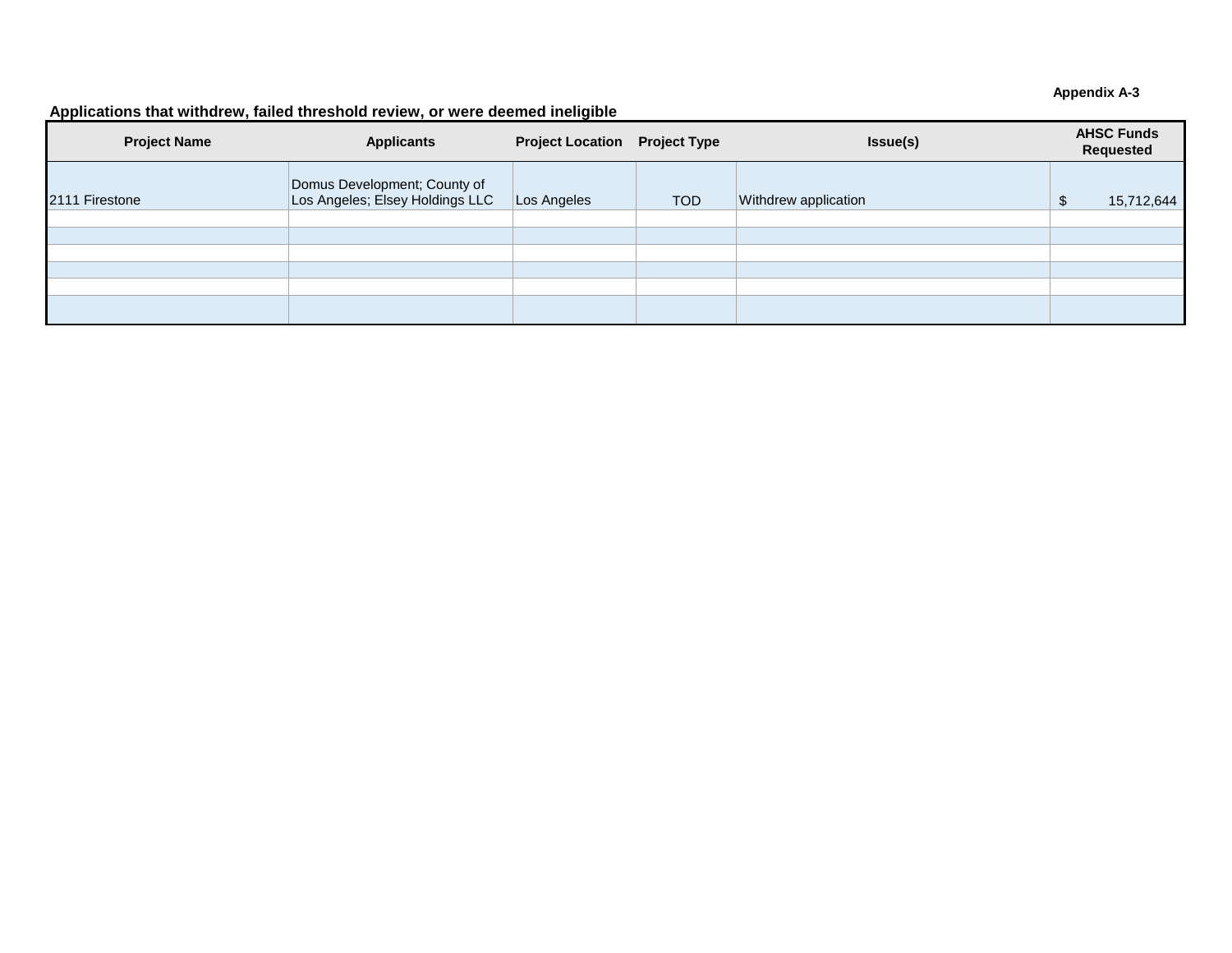**Appendix A-4** 

### **AHSC Awards According to Programmatic Objectives**

|                                                               | <b>Number of Awards</b> | <b>Proposed Awards</b> | <b>Percent of Total</b><br><b>Funding</b><br><b>Recommended</b> |
|---------------------------------------------------------------|-------------------------|------------------------|-----------------------------------------------------------------|
| <b>Total Funding Recommended</b>                              | 37                      | \$808,303,114          | 100%                                                            |
| Affordable Housing                                            | 37                      | \$506,300,299          | 63%                                                             |
| Disadvantaged Community                                       | 22                      | \$490,591,711          | 61%                                                             |
| Low-Income Community                                          | 6                       | \$128,750,822          | 16%                                                             |
| Low-Income Community w.in 1/2 mile of Disadvantaged Community | 5                       | \$118,609,361          | 15%                                                             |
| Federally Recognized Native American Tribal Project           |                         | \$16,540,259           | 2%                                                              |
|                                                               | <b>Number of Awards</b> | <b>Proposed Awards</b> | <b>Percent of</b><br><b>Available Funding</b><br>(NOFA)         |
| Available Funding (NOFA)                                      |                         | \$785,000,000          |                                                                 |
| Transit Oriented Development (TOD) Project Areas              | 13                      | \$303,985,604          | 39%                                                             |
| Integrated Connectivity Project (ICP) Areas                   | 19                      | \$425,858,792          | 54%                                                             |
| Rural Innovation Project Areas (RIPA)                         | 5                       | \$78,458,719           | 10%                                                             |
| <b>Total Funding Recommended</b>                              | 37                      |                        |                                                                 |

### **AHSC Housing Units Funded**

| <b>Total Units Funded</b>                                        | 4,463 units |
|------------------------------------------------------------------|-------------|
| <b>Extremely Low Income (At or below 30% Area Median Income)</b> |             |
| Units Funded                                                     | 1,354 units |
| Very Low Income (Between 31-50% Area Median Income)              |             |
| Units Funded                                                     | 1,378 units |
| Low Income (Between 51-80% Area Median Income)                   |             |
| Units Funded                                                     | 1,406 units |
| <b>Supportive Housing</b>                                        |             |
| Units Funded                                                     | 417 units   |
| <b>Senior Housing</b>                                            |             |
| Units Funded                                                     | 97 units    |

### **AHSC Awards- Disadvantaged Communities Breakdown**

|                                       | <b>Number of Projects</b> | <b>Total Dollars Funded</b> | Percentage of<br><b>Funding Awarded</b> |
|---------------------------------------|---------------------------|-----------------------------|-----------------------------------------|
| <b>CalEnviroscreen 3.0 Percentile</b> |                           |                             |                                         |
| 95-100                                |                           | \$173,249,427               | 21%                                     |
| 90-95                                 |                           | \$32,660,240                | 4%                                      |
| 85-90                                 | 5                         | \$93,969,113                | 12%                                     |
| 80-85                                 |                           | \$54,412,976                | 7%                                      |
| 75-80                                 | ี                         | \$136,299,955               | 17%                                     |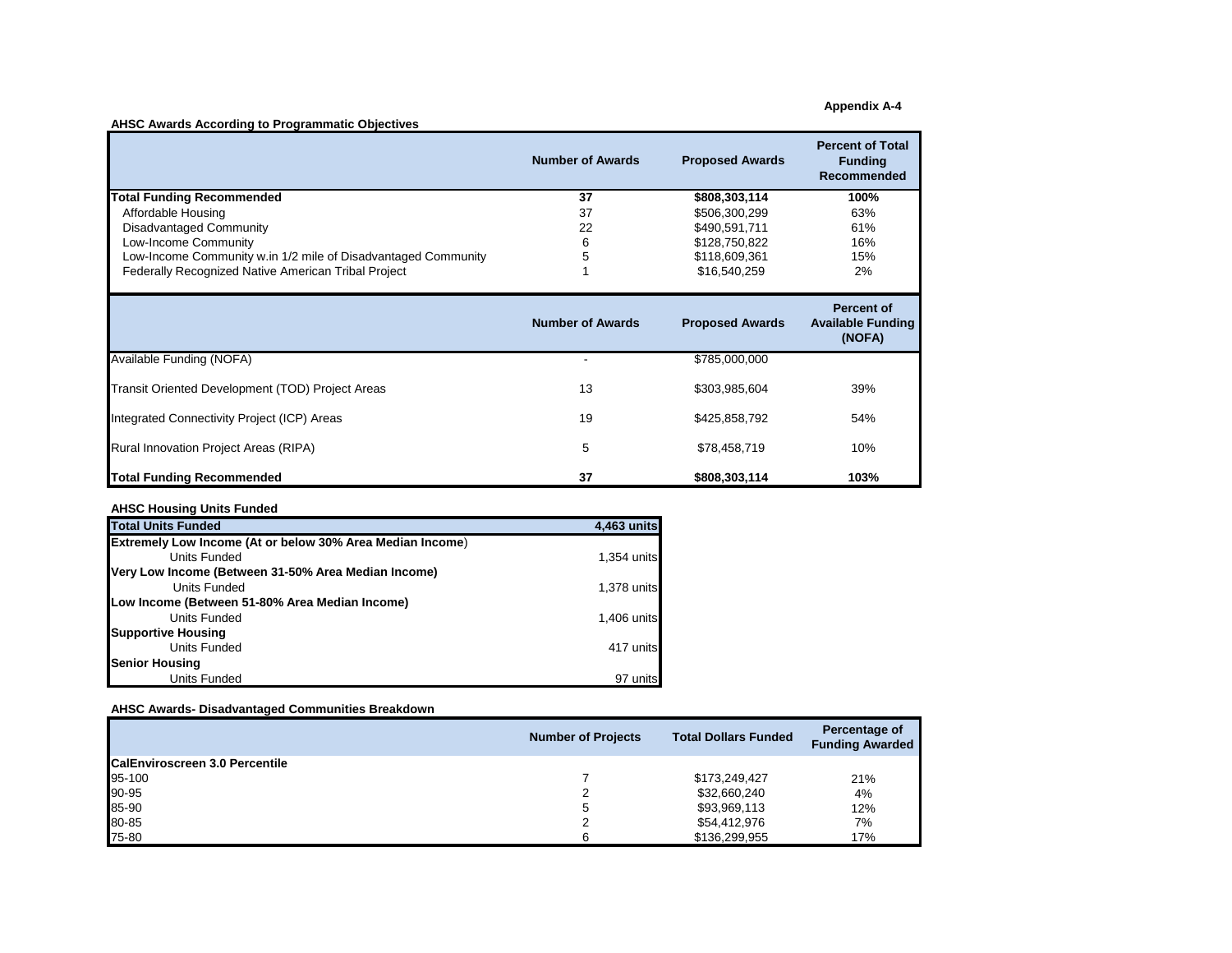# **Appendix B: Map of Round 6 AHSC Recommended Awards**



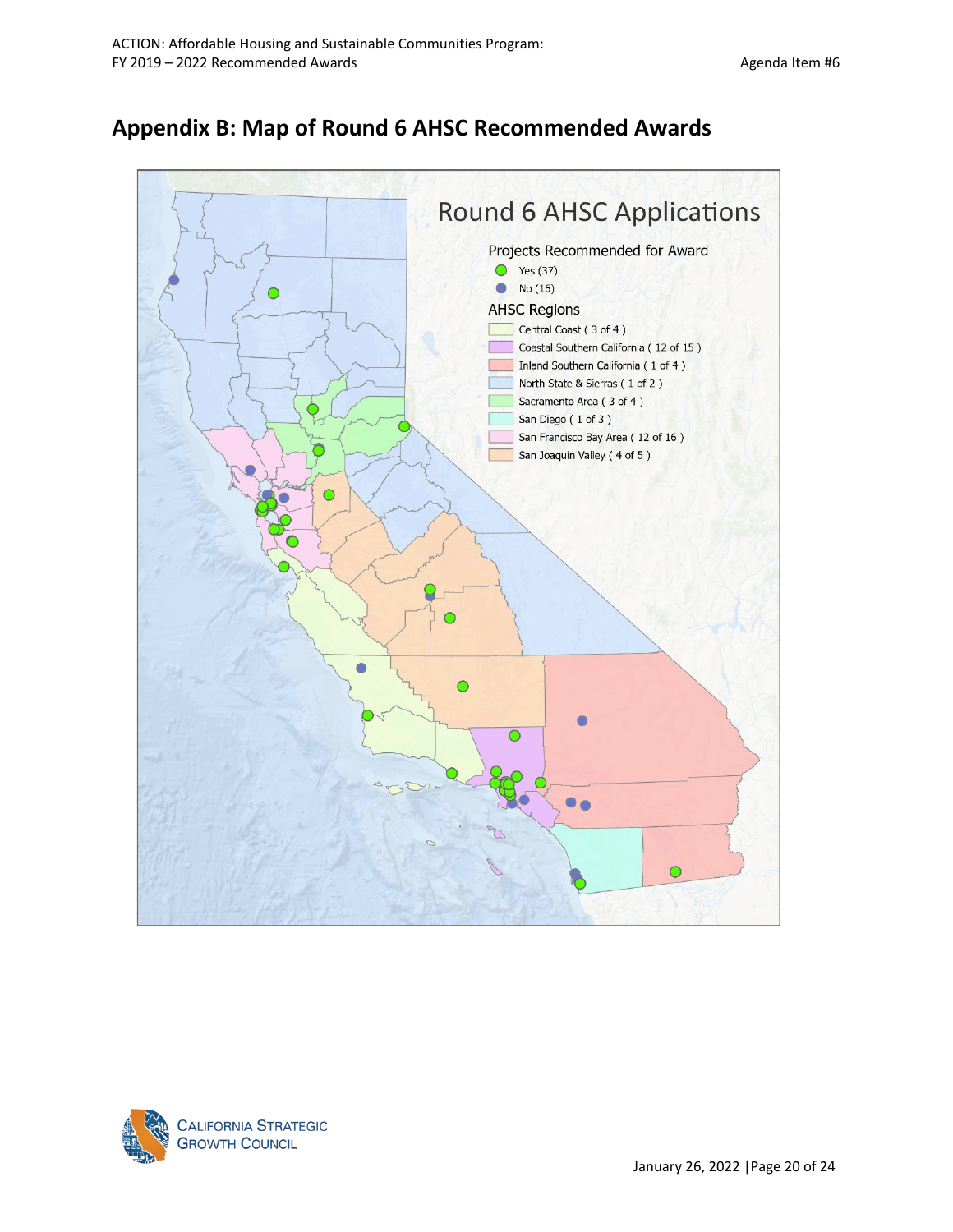# **Appendix C: AHSC Application Review Process**

The Round 6 AHSC application review process began following the June 8, 2021, application due date and concluded with the public posting of staff award recommendations on January 10, 2022. The phases of the application review process were as follows:

- **1. Threshold Review (June August):** Ensure compliance with program threshold requirements, including eligible costs, minimum density requirements, minimum levels of affordability, application materials, and leveraged funding among others. Applicants are allowed 10 days to dispute staff findings.
- **2. Scoring Review (August October):** Each proposal that passes threshold review advances to scoring, which is distributed across a variety of teams who work in various departments.
	- *a. GHG Quantification Methodology (QM) Review:* CARB staff review and verify inputs for the AHSC Benefits Calculator Tool, which produces estimates on each application's GHG, VMT, and criteria air pollutant reductions. All applications were then assigned a GHG score as outlined in the Guidelines Section 107(a). Together, GHG scoring categories were worth a total of 30 possible points. Applicants were allowed 7 calendar days (5 workdays) to dispute staff findings
	- *b. Quantitative Policy Scoring:* HCD and SGC staff reviewed and verified applicants' scores for the Program's Quantitative Policy Scoring criteria section. Scoring categories focus on the Program's policy objectives. Scoring categories include Sustainable Transportation Improvements, Transportation Related Amenities, Green Building and Renewable Energy, Project Location and Collaboration, Funds Leveraged, Anti-Displacement Strategies, Workforce Polices, Housing Affordability, and Programs. Fiftyfive (55) points were possible across these categories. Applicants were allowed 7 days to dispute staff findings.
	- *c. Interagency Narrative Review:* Four small teams of subject-matter experts conducted the Interagency Narrative Review, evaluating applications within the categories of local government collaboration and planning, community benefits and engagement, climate resiliency, and air pollution exposure mitigation. Narrative review teams were comprised of staff from the Governor's Office of Planning and Research, CARB, HCD, California Department of Public Health, and California Department of Transportation. These qualitative assessments were based on the publicly posted AHSC Narrative Scoring Rubric. Fifteen (15) points were possible in this category and applicants were not allowed to appeal these scores.

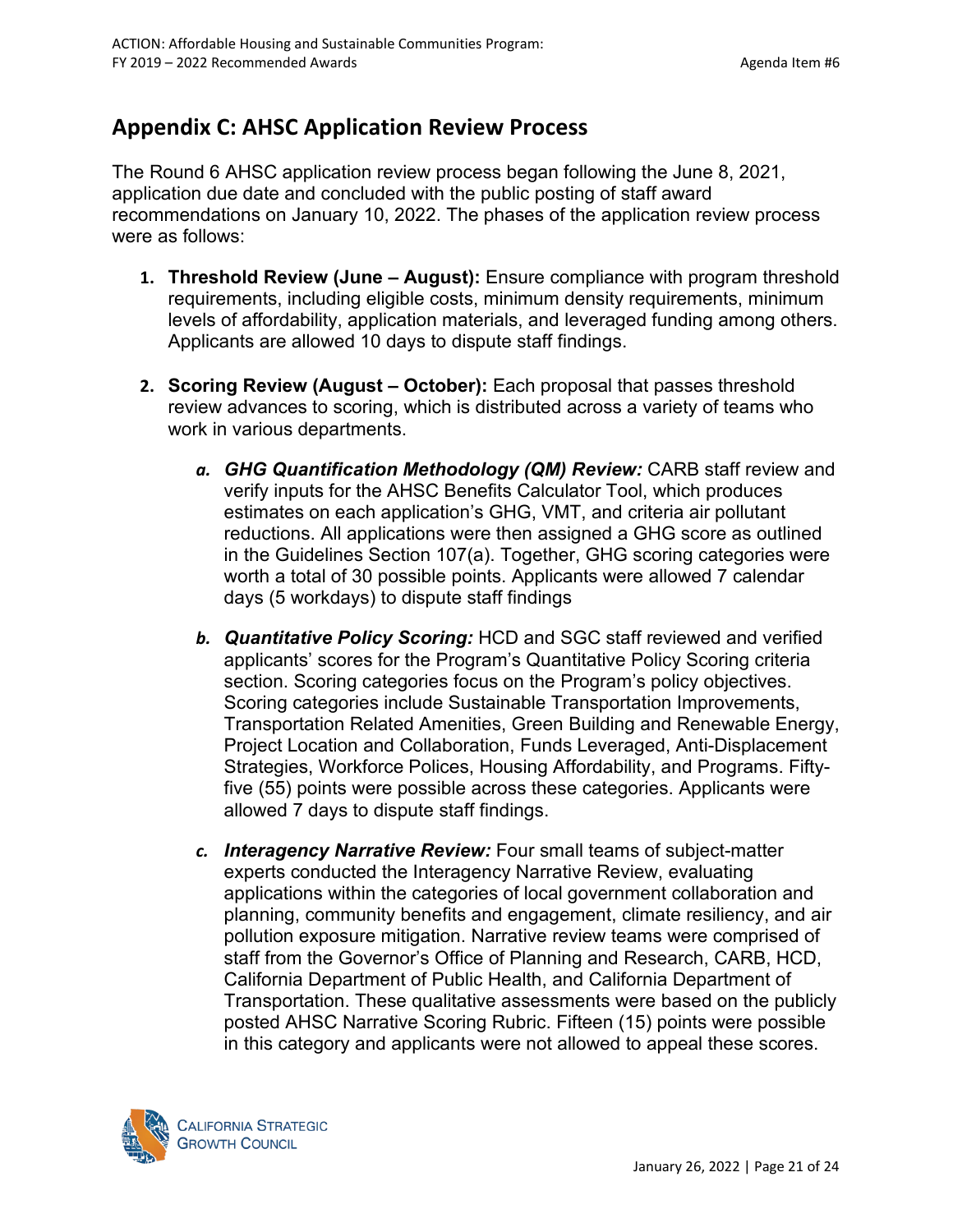*3. HCD Financial Feasibility Review (Continuous):* HCD staff conducted a preliminary review of each proposal's cash flows and funding commitments, assessing each of the recommended project's ability to remain solvent through occupancy and financial feasibility of each project to ensure the housing components of the application are sustainable over the life of the investment.

AHSC received 54 proposals by the June 8, 2021, deadline, requesting a total of \$1,140,995,291 in funds. Of the 54 proposals reviewed, all passed this threshold review. One project voluntarily withdrew their application, and AHSC staff reviewed the eligibility and application materials of the 53 remaining proposals in accordance with Round 6 AHSC Program Guidelines, resulting in the scores and recommendations found in this staff report. During Phase 3 of Scoring Review, HCD had disqualified one project (1880 Walnut in Pasadena), but after initial publication of staff recommendations, HCD determined this project was, in fact, eligible for funding. To maintain our publicly stated commitments to other projects, HCD has identified unused funds from previous rounds of AHSC to fund this project along with the other 36 projects.

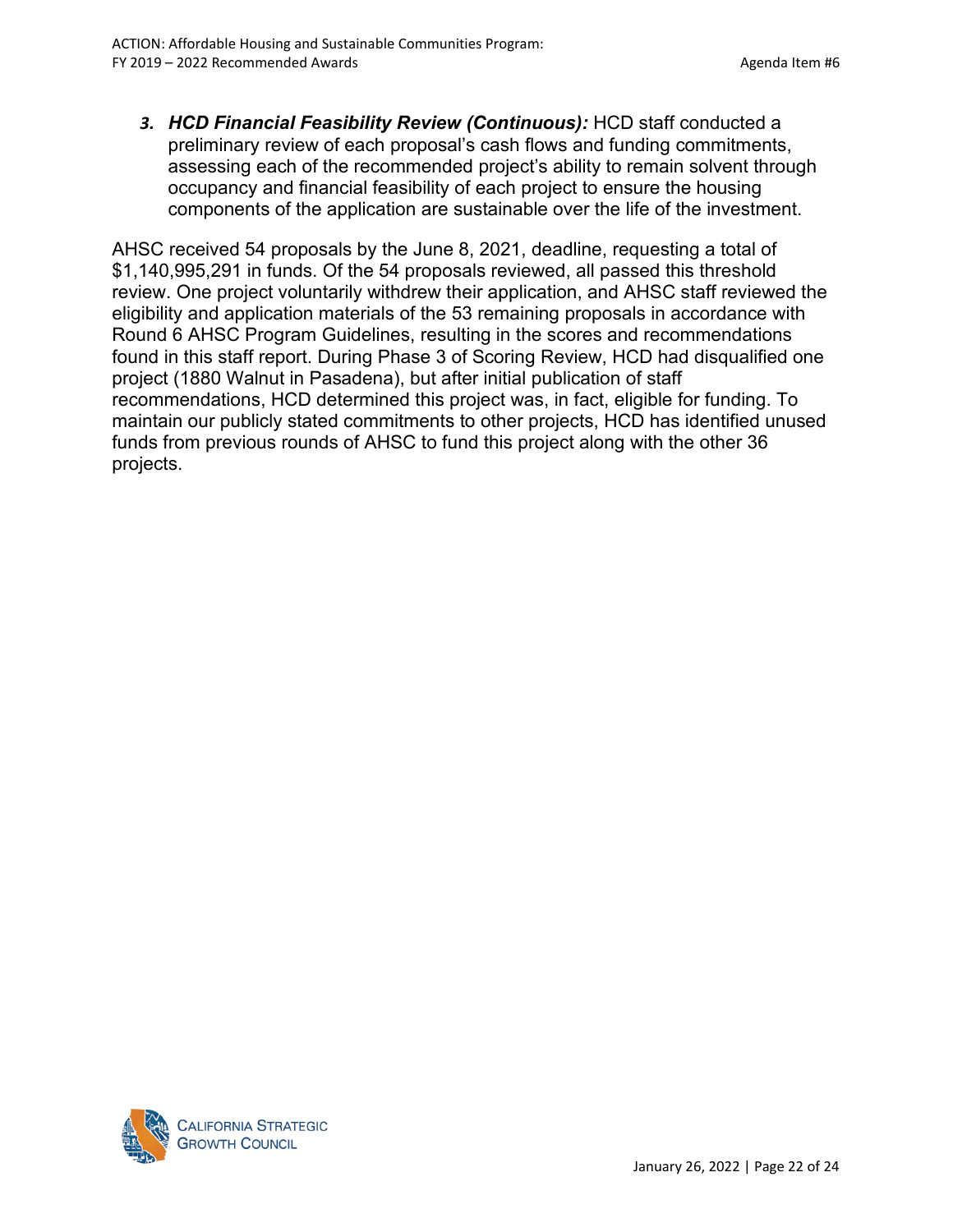**Pct. of Total Funding Awarded**

# **Appendix D: AHSC Historical Distribution of Awards Across Geographic Regions**

**Region Projects Submitted Projects Awarded Application Win Rate Dollars Requested Award Amount Pct. of Request Awarded (per region)** Central Coast | 16 | 4 | 25% | ş202,108,014 | \$91,734,499 | 45% | 4% Coastal Southern California 81 50 62% <sub>\$1,148,110,112</sub> \$716,786,099 62% 29% Inland Southern California 22 8 36% \$333,610,362 \$123,539,310 37% 5% North State & Sierras 18 7 39% \$208,180,131 \$91,089,749 44% 4% Sacramento Area 21 8 38% \$243,955,876 \$145,231,819 60% 6%

San Diego Area | 21 | 7 | 33% | ş308,843,226 | \$94,765,873 | 31% | 4%

Area 99 53 54% \$1,453,582,477 \$866,507,902 60% 35% San Joaquin Valley | 50 | 27 | 54% | \$582,134,781 | \$341,417,924 | 59% | 14% **Grand Total 328 163 50% \$4,480,524,981 \$2,471,073,176 55% 100%**

**TABLE D-1**: Historical Regional Distribution Rounds 1 - 6



San Francisco Bay